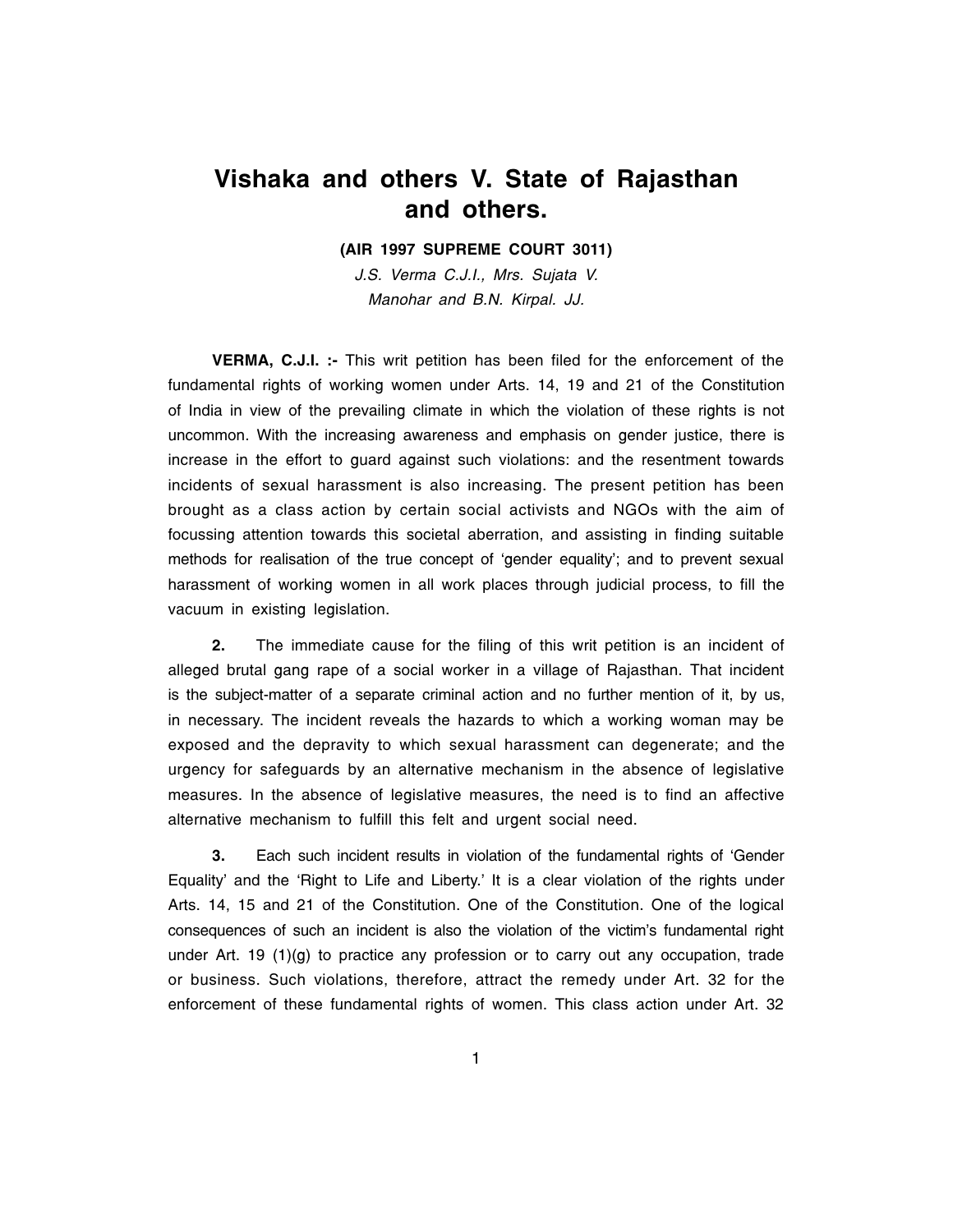of the Constitution is for this reason. A writ of mandamus in such a situation, if it is to be effective, needs to be accompanied by directions for prevention; as the violation of fundamental rights of this kind is a recurring phenomenon. The fundamental right to carry on any occupation, trade or profession depends on the availability of a "safe" working environment. Right to life means life with dignity. The primary responsibility for ensuring such safety and dignity through suitable legislation, and the creation of a mechanism for its enforcement, is of the legislature and the executive. When, however, instances of sexual harassment resulting in violation of fundamental rights of women workers under Arts. 14, 19 and 21 are brought before us for redress under Art 32, an effective redressal requires that some guidelines should be laid down for the protection of these rights to fill the legislative vacuum.

4. The notice of the petition was given to the State of Rajasthan and the Union of India. The learned Solicitor General appeared for the Union of India and rendered valuable assistance in the true spirit of a Law Officer to help us find a proper solution to this social problem of considerable magnitude. In addition to Ms. Meenakshi Arora and Ms. Naina Kapur who assisted the Court with full commitment. Shri Fali S. Nariman appeared as Amicus Curiae and rendered great assistance. We place on record our great appreciation for every counsel who appeared in the case and rendered the needed assistance to the Court which has enabled us to deal with this unusual matter in the manner considered appropriate for a cause of this nature.

5. Apart from Art. 32 of the constitution of India, we may refer to some other provisions which envisage judicial intervention for eradication of this social evil. Some provisions in the Constitution in addition to Arts. 14, 19 (1) (g) and 21, which have relevance are :

Article 15:

15. Prohibition of discrimination on grounds of religion, race, caste, sex or place of birth.-

(1) The State shall not discriminate against any citizen on only of religion, race, caste, sex, place of birth or any of them.

(2) xxx xxx xxx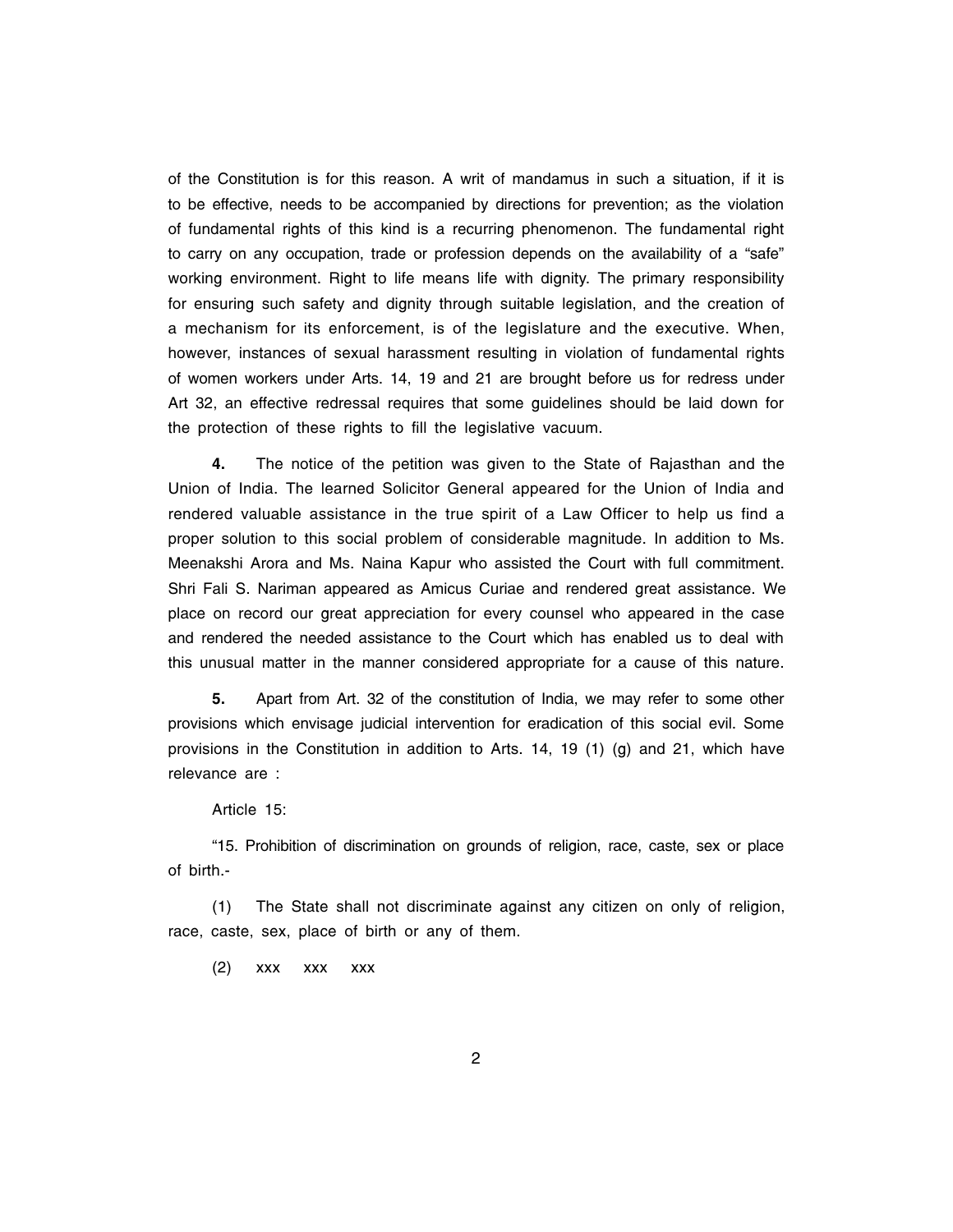(3) Nothing in this article shall prevent the State from making any special provision for women and children.

(4) xxx xxx xxx

42. Provision for just and humane conditions of work and maternity relief The State shall make provision for securing just and humane conditions of work and for maternity relief.

Article 51A :

51A. Fundamental duties.- It shall be the duty of every citizen of India;-

(a) to abide by the constitution and respect its ideals and institutions......

#### xxx xxx xxx

(e) to promote harmony and the spirit of common brotherhood amongst all the people of India transcending religious, linguistic and regional or sectional diversities; to renounce practices derogatory to the dignity of women;

xxx xxx xxx

6. Before we refer to the international conventions and norms having relevance in this field an the manner in which they assume significance in application and judicial interpretation, we may advert to some other provisions in the Constitution which permit such use. These provisions are :

Article 51 :

51. Promotion of international peace and security.- The State shall endeavour  $to -$ 

#### xxx xxx xxx

(c) foster respect for international law and treaty obligations in the dealings of organised people with one another; and

xxx xxx xxx"

3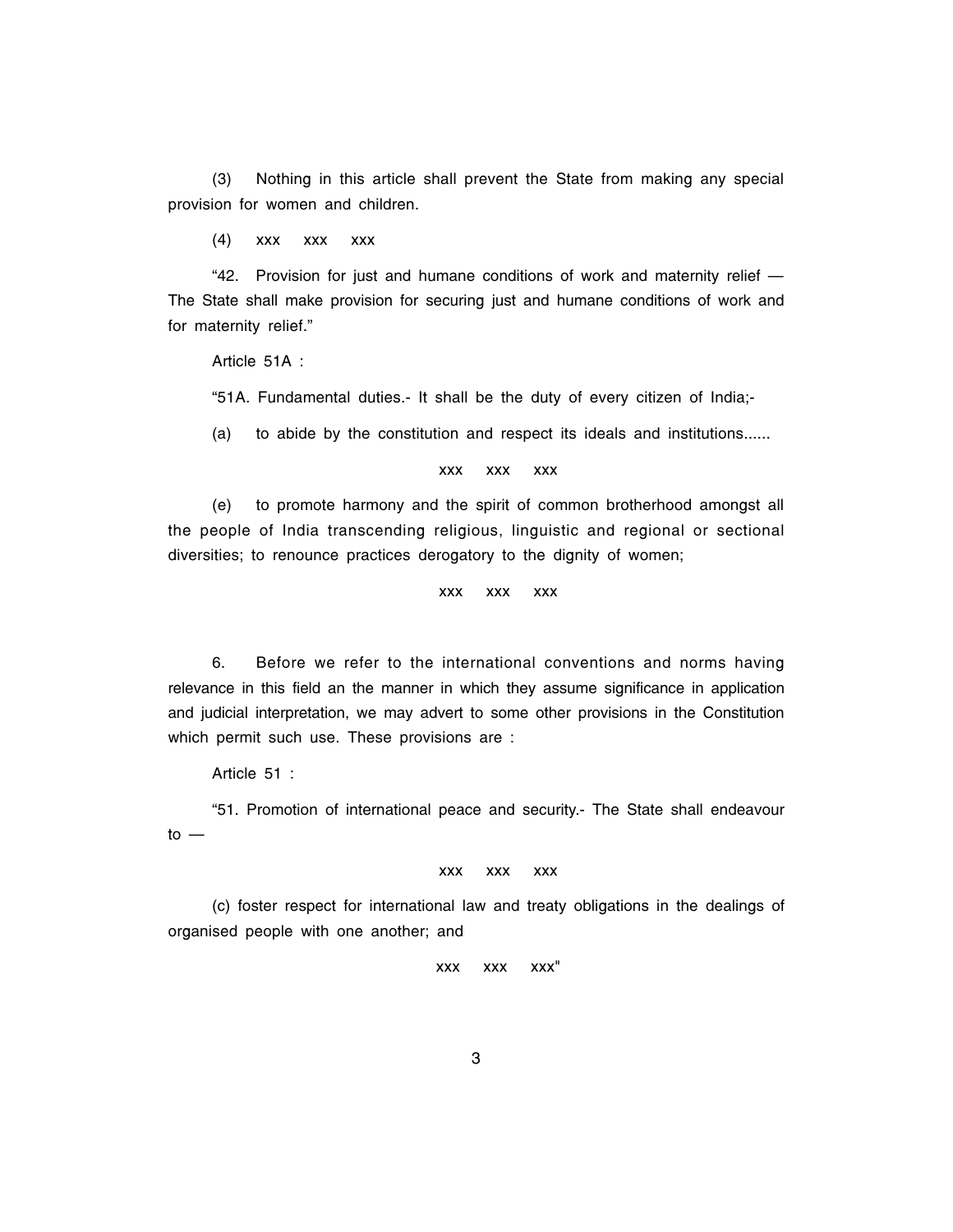Article 253 :

253. Legislation for giving effect to international agreements.- Notwithstanding anything in the foregoing provisions of this Chapter, Parliament has power to make any law for the whole or any part of the territory of India for implementing any treaty. Agreement or convention with any other country or countries or any decision made at any international conference, association or other body.

Seventh Schedule :

List 1 - Union List :

xxx xxx xxx

14. Entering into treaties and agreements with foreign countries and implementing of treaties, agreements and conventions with foreign countries.

#### xxx xxx xxx"

7. In the absence of domestic law occupying the field, to formulate effective measures to check the evil of sexual harassment of working women at all work places, the contents of international Conventions and norms are significant for the purpose of interpretation of the guarantee of gender equality, right to work with human dignity in Arts. 14, 15, 19 (1) (g) and 21 of the Constitution and the safeguards against sexual harassment implicit therein. Any International Convention not inconsistent with the fundamental rights and in harmony with its spirit must be read into these provisions to enlarge the meaning and content thereof, to promote the object of the constitutional guarantee. This is implicit from Art. 51 (c) and the enabling power of the Parliament to enact laws for implementing the International Conventions and norms by virtue of Art. 253 read with Entry 14 of the Union List in Seventh Schedule of the Constitution. Article 73 also is relevant. It Provides that the executive power of the Union shall extend to the matters with respect to which Parliament has power to make laws. The executive power of the Union is, therefore, available till the Parliament enacts legislation to expressly provide measures needed to curb the evil.

8. Thus, the power of this Court under Art. 32 for enforcement of the fundamental rights and the executive power of the union have to meet the challenge to protect the working women from sexual harassment and to make their fundamental rights meaningful. Governance of the society by the rule of law mandates this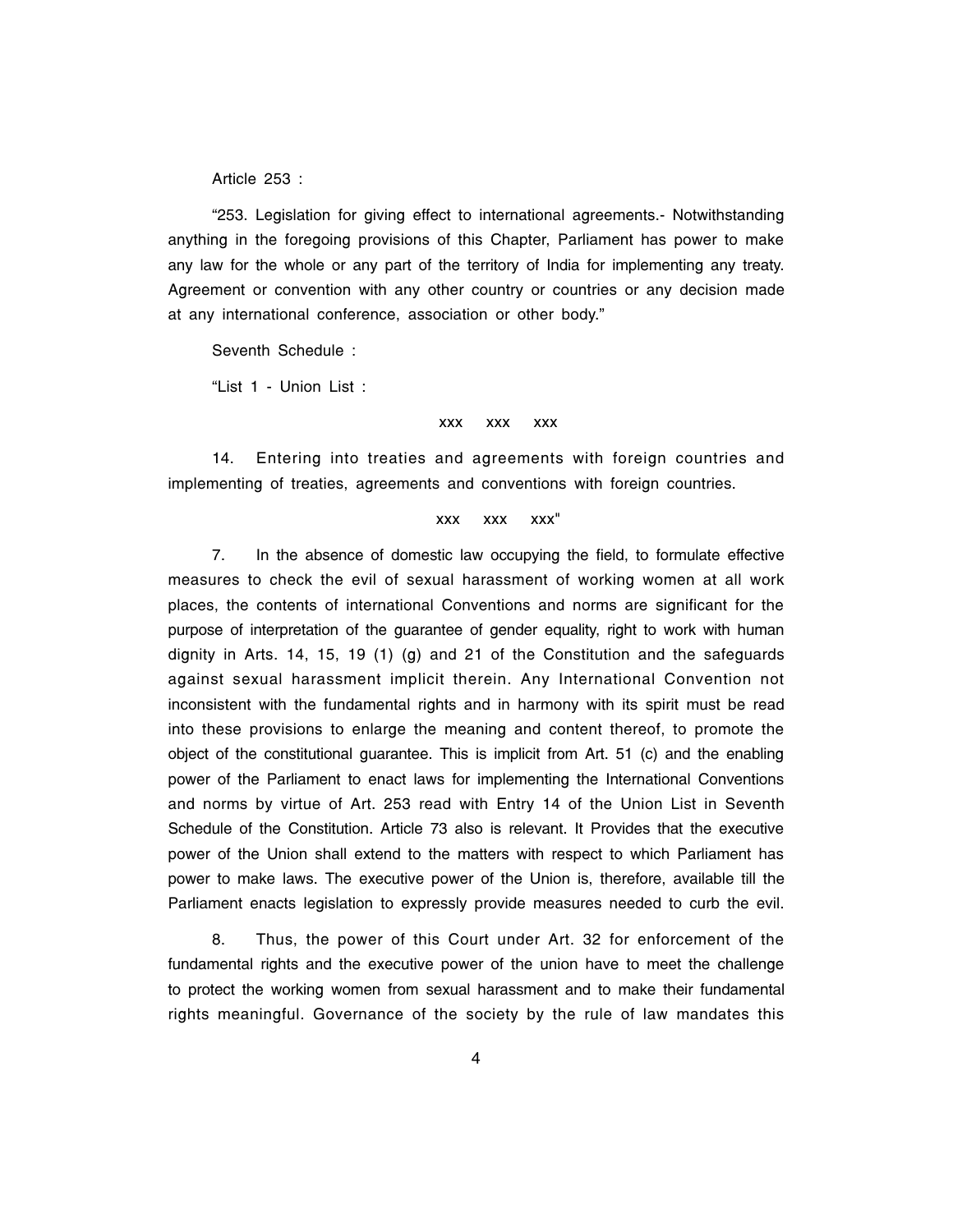requirement as logical concomitant of the constitutional scheme. The exercise performed by the Court in this matter is with this common perception shared with the learned Solicitor General and other members of the Bar who rendered valuable assistance in the performance of this difficult task in public interest.

9. The progress made at each hearing culminated in the formulation of guidelines to which the Union of India gave its consent through the learned Solicitor General, indicating that these should be the guidelines and norms declared by this Court to govern the behaviour of the employers and all others at the work places to curb this social evil.

10. Gender equality includes protection from sexual harassment and right to work with dignity, which is a universally recognised basic human right. The common minimum requirement of this right has received global acceptance. The International Conventions and norms are, therefore, of great significance in the formulation of the guidelines to achieve this purpose.

11. The obligation of this Court under Art. 32 of the Constitution for the enforcement of these fundamental rights in the absence of legislation must be viewed along with the role of judiciary envisaged in the Beijing Statement of Principles of the Independence of the judiciary in the LAWASIA region. These principles of the Independence of the Judiciary in the LAWASIA region. These principles were accepted by the Chief Justices of the Asia and the Pacific at Beijing in 1995 as those representing the minimum standards necessary to be observed in order to maintain the independence and effective functioning of the judiciary . The objectives of the judiciary mentioned in the Beijing Statement are :

Objectives of the Judiciary :

10. The objectives and functions of the judiciary include following :

(a) to ensure that all persons are able to live securely under the Rule of Law;

(b) to promote, within the proper limits of the judicial function, the observance and the attainment of human rights; and

(c) to administer the law impartially among persons and between persons and the State.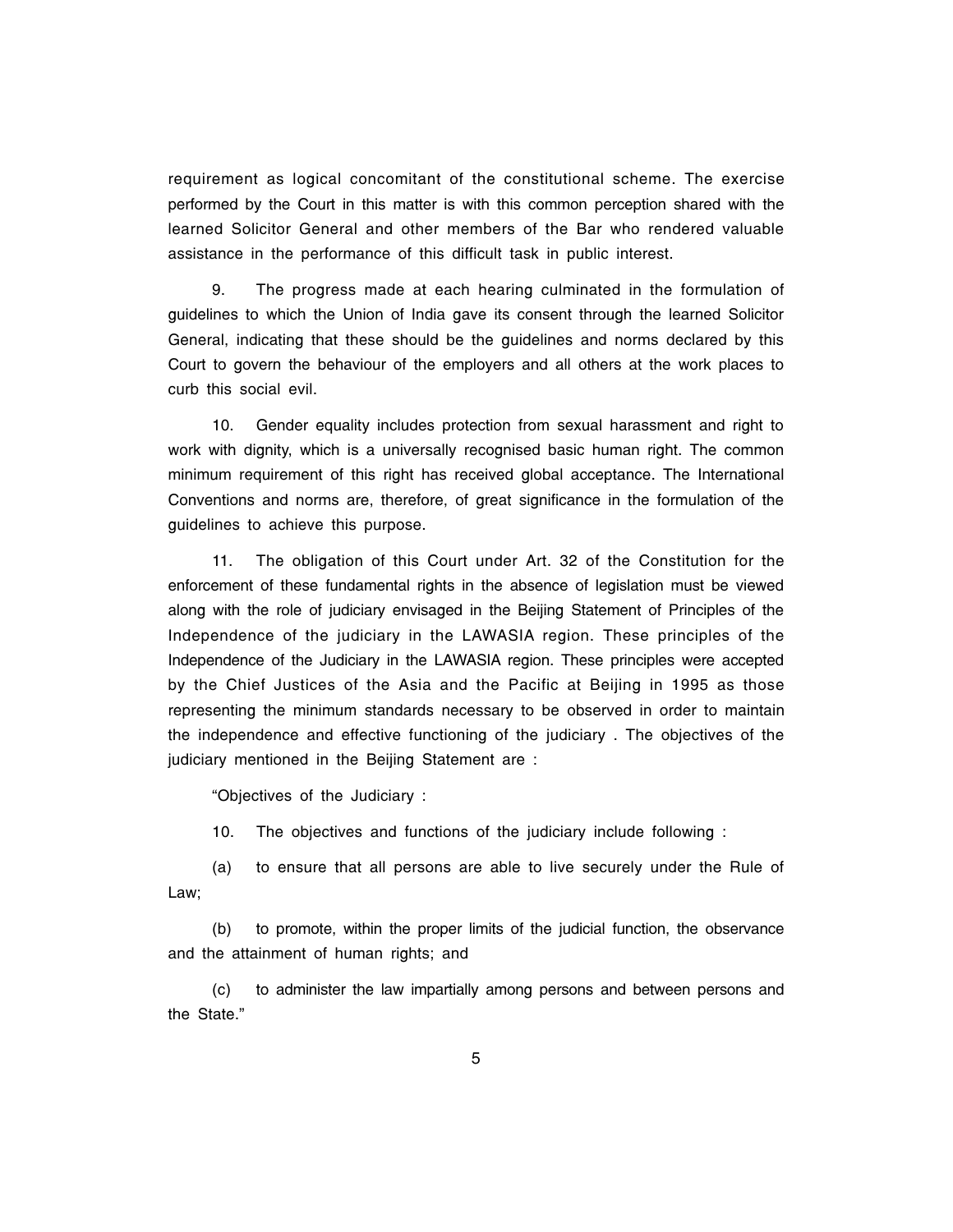12. Some provisions in the Convention on the Elimination of All Forms of Discrimination against Women', of significance in the present context are :

Article 11 :

1. State Parties shall take all appropriate measures to eliminate discrimination against women in the field of employment in order to ensure, on a basis of equality of men and women, the same rights, in particular :

(a) The right to work as an inalienable right of all human beings;

xxx xxx xxx

(f) The right to protection of health and to safety in working conditions, including the safeguarding of the function of reproduction.

xxx xxx xxx

Article 24 :

State Parties undertake to adopt all necessary measures at the national level aimed at achieving the full realization of the rights recognised in the present Convention.

13. The general recommendations of CEDAW in this context in respect of Art. 11 are :

Violence and equality in employment :

22. Equality in employment can be seriously impaired when women are subjected to gender specific violence, such as sexual harassment in the work place.

23. Sexual harassment includes such unwelcome sexually determined behaviour as physical contacts and advances, sexually coloured remarks, showing pornography and sexual demands, whether by words or actions . Such conduct can be humiliating and may constitute a health and safety problem; it is discriminatory when the woman has reasonable grounds to believe that her objection would disadvantages her in connection with her employment, including recruiting or promotion, or when it creates a hostile working environment. Effective complaints procedures and remedies, including compensation, should be provided.

6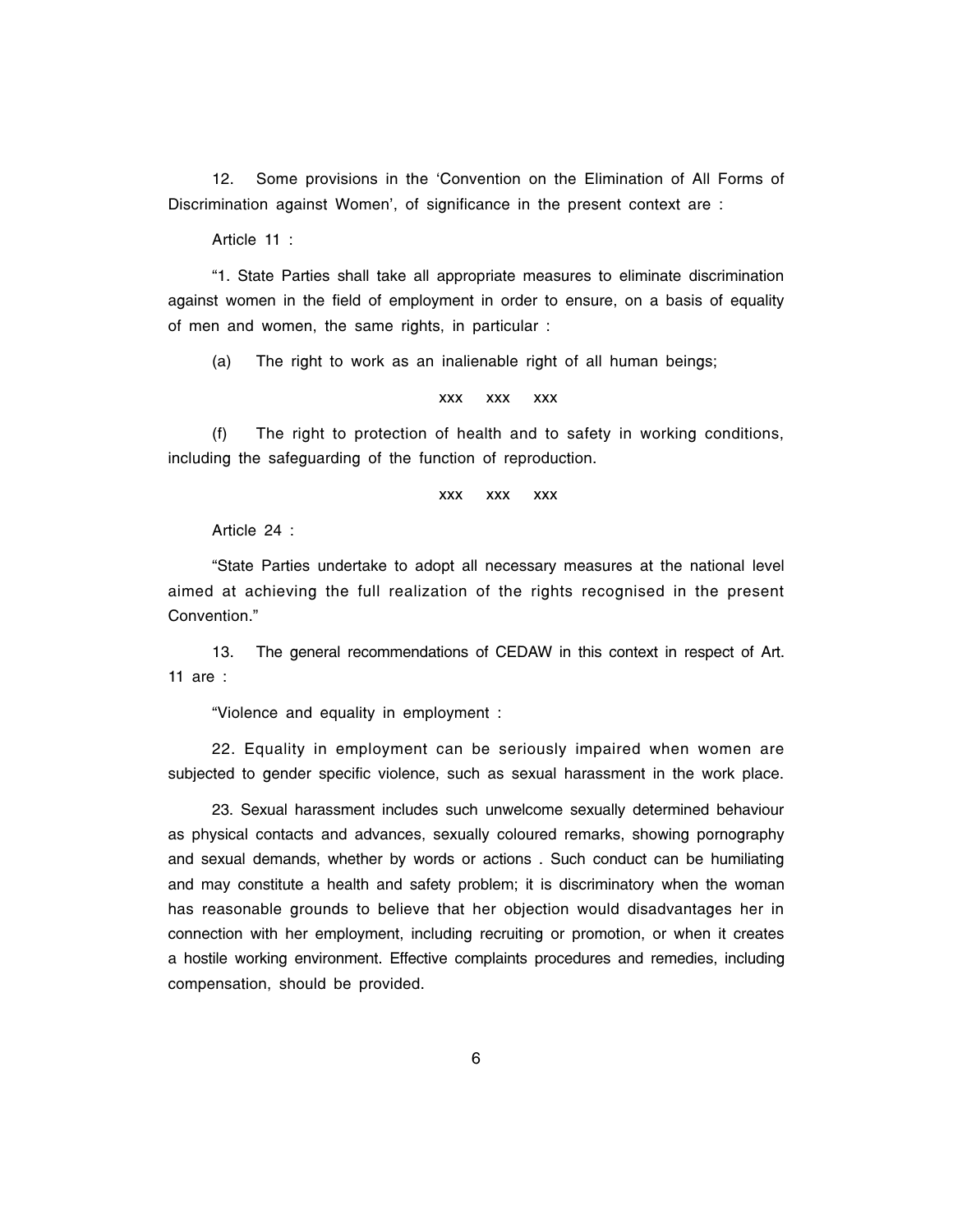24. States should include in their reports information about sexual harassment, and on measures to protect women from sexual harassment and other forms of violence of coercion in the work place.

The Government of India has ratified the above resolution on June 25, 1993 with some reservations which are not material in the present context. At the Fourth World Conference on Women in Beijing, the Government of India has also made an official commitment, inter alia, to formulate and operationalize a national policy on women which will continuously guide and inform action at every level and in every sector; to set up a Commission for Women's to act as a public defender of women's human rights; to institutionalise a national level mechanism to monitor the implementation of the Platform for Action. We have, therefore, no hesitation in placing reliance on the above for the purpose of construing the nature and ambit of constitutional guarantee of gender equality in our Constitution.

14. The meaning and content of the fundamental rights guaranteed in the Constitution of India are of sufficient amplitude to encompass all the facets of gender equality including prevention of sexual harassment or abuse. Independence of judiciary forms a part of our constitutional scheme. The international conventions and norms are to be read into them in the absence of enacted domestic law occupying the field when there is no inconsistency between them. It is now an accepted rule of judicial construction domestic law when there is no inconsistency between them and there is a void in the domestic law. The High Court of Australia in Minister for Immigration and Ethnic Affairs V. Teoh, 128 ALR 353, has recognised the concept of legitimate expectation of its observance in the absence of a contrary legislative provisions, even in the absence of a Bill of Rights in the Constitution of Australia.

15. In Nilabati Behera v. State of Orissa, (1993) 2 SCC 746 : (1993 AIR SCW 2366), a provision in the ICCPR was referred to support the view taken that ' an enforceable right to compensation is not alien to the concept of enforcement of a guaranteed right', as a public law remedy under Art. 32, distinct from the private law remedy in torts. There is no reason why these international conventionals and norms cannot, therefore, be used for construing the fundamental rights expressly guaranteed in the Constitution of India which embody the basic concept of gender equality in all spheres of human activity.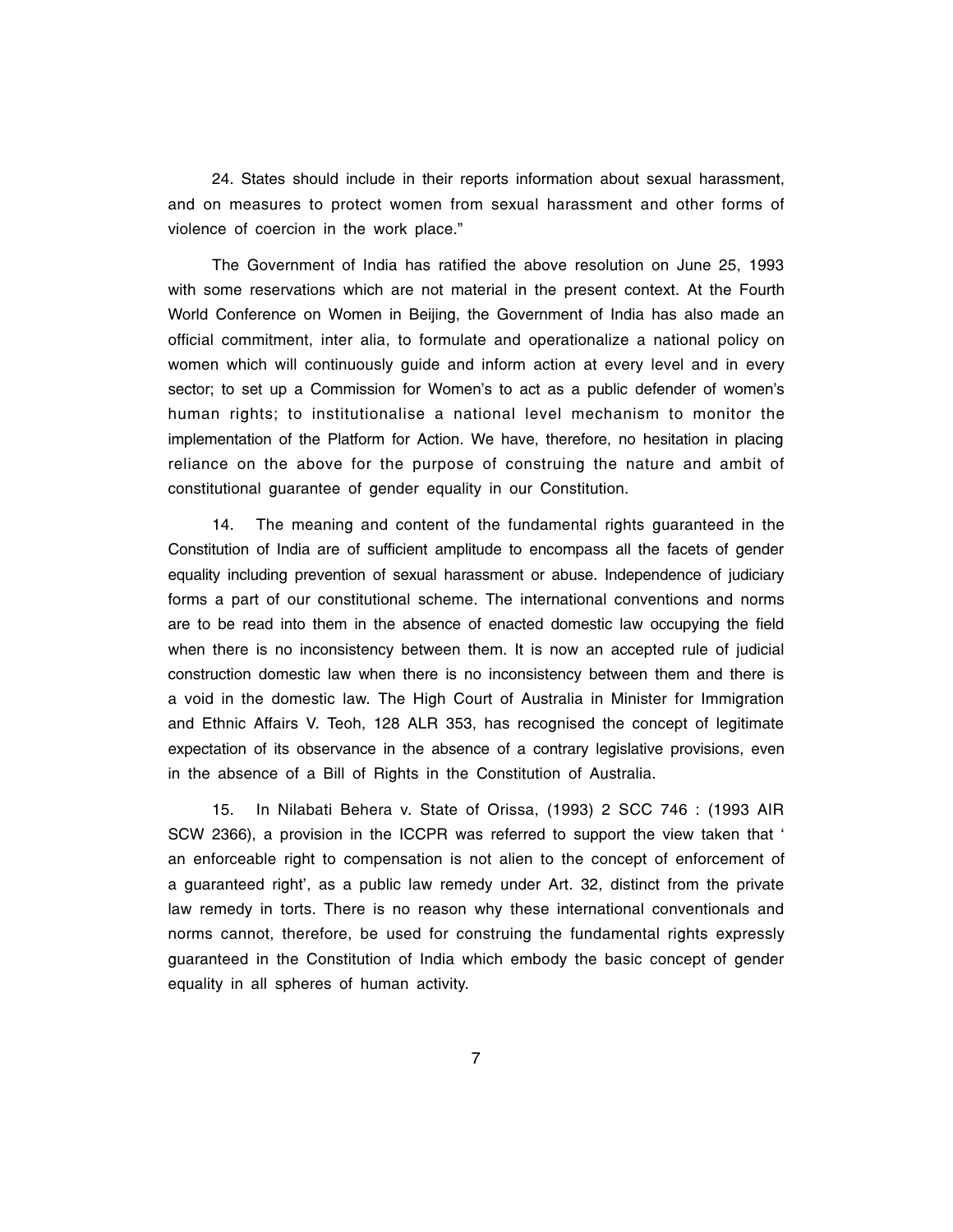16. In view of the above, and the absence of enacted law to provide for the effective enforcement of the basic human right of gender equality and guarantee against sexual harassment and abuse, more particularly against sexual harassment at work places, we lay down the guidelines and norms specified hereinafter for due observance at all work places or other institutions, until a legislation is enacted for the purpose. This is done in exercise of the power available under Art.32 of the Constitution for enforcement of the fundamental rights and it is further emphasised that this would be treated as the law declared by this Court under Art. 141 of the Constitution.

The guidelines and norms prescribed herein area as under :-

Having regard to the definition of 'human rights' in S. 2 (d) of the Protection of Human Rights Act, 1993,

Taking note of the fact that the present civil and penal laws in India do not adequately provide for specific protection of women from sexual harassment in work places and that enactment of such legislation will take considerable time.

It is necessary and expedient form employers in work places as well as other responsible persons or institutions to observe certain guidelines to ensure the prevention of sexual harassment of women :

1. Duty of the Employer or other responsible persons in work places and other institutions :

It shall be the duty of the employer or other responsible persons in work places or other institutions to prevent or deter the commission of acts of sexual harassment and to provide the procedures for the resolution, settlement or prosecution of acts of sexual harassment by taking all steps required.

2. Definition :

For this purpose,sexual harassment includes such unwelcome sexually determined behaviour (Whether directly or by implication) as :

a) Physical contact and advances;

b) a demand or request for sexual favours;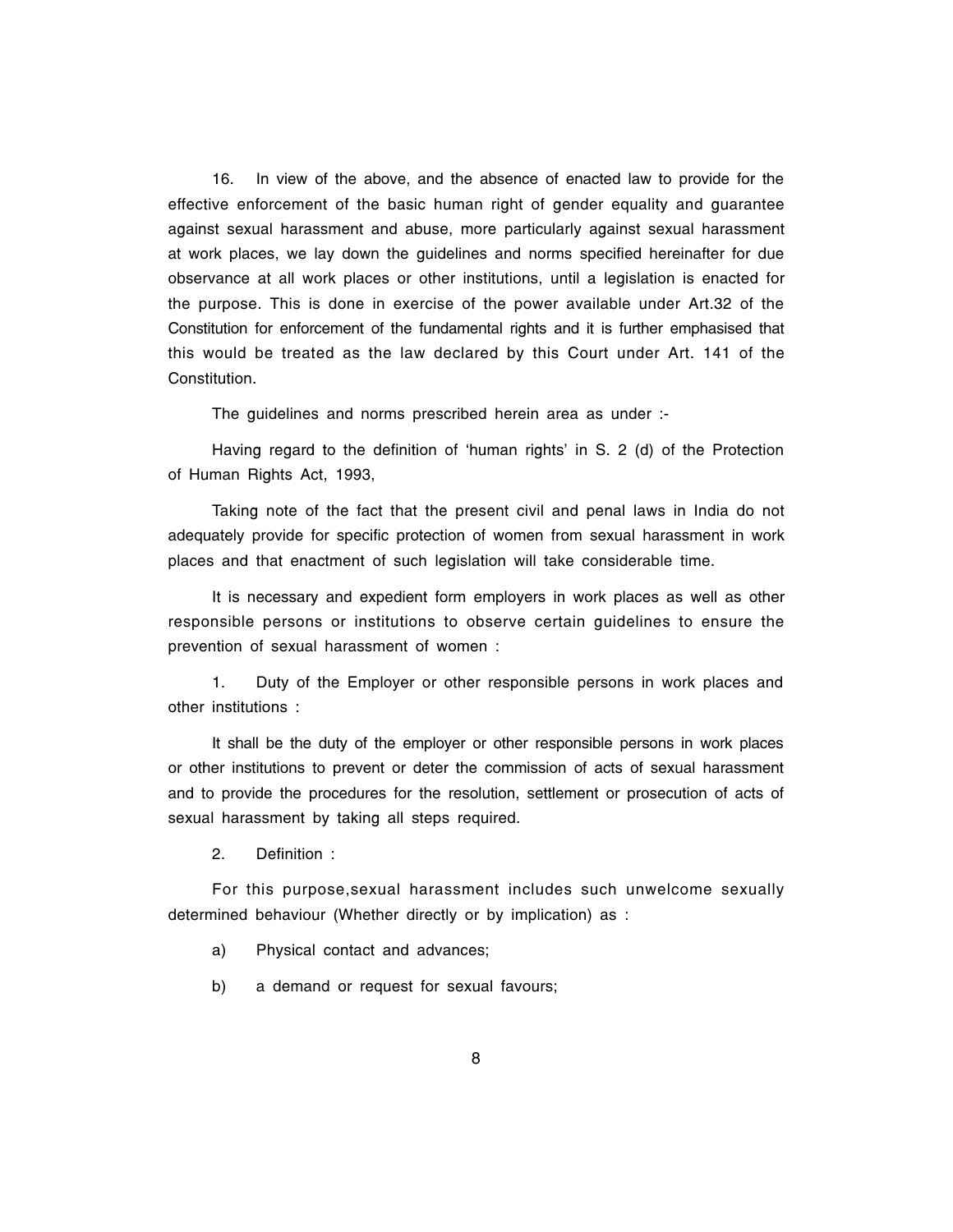c) sexually coloured remarks;

d) showing pornography;

e) any other unwelcome physical, verbal or non - verbal conduct of sexual nature.

Where any of these acts is committed in circumstances whereunder the victim of such conduct has a reasonable apprehension that in relation to the victim's employment or work whether she is drawing salary, or honorarium or voluntary, whether in Government, public or private enterprise such conduct can be humiliating and may constitute a health and safety problem. It is discriminatory for instance when the woman has reasonable grounds to believe that her objection would disadvantage her in connection with her employment or work including recruiting or promotion or when it creates a hostile work environment. Adverse consequences might by visited if the victim does not consent to the conduct in question or raises any objection thereto.

3. Preventive Step :

All employers or persons in charge of work place whether in the public or private sector should take appropriate steps to prevent sexual harassment. Without prejudice to the generality of this obligation they should take the following steps:

(a) Express prohibition of sexual harassment as defined above at the work place should be notified, published and circulated in appropriate ways.

(b) The Rules/Regulations of Government and Public Sector bodies relating to conduct and discipline should include rules/regulations prohibiting sexual harassment and provide for appropriate penalties in such rules against the offender.

(c) As regards private employers steps should be taken to include the aforesaid prohibitions in the standing orders under the Industrial Employment (Standing Orders) Act, 1946.

(d) Appropriate work conditions should be provided in respect of work, leisure, health and hygiene to further ensure that there is no hostile environment towards women at work places and no employee woman should have reasonable grounds to believe that she is disadvantaged in connection with her employment.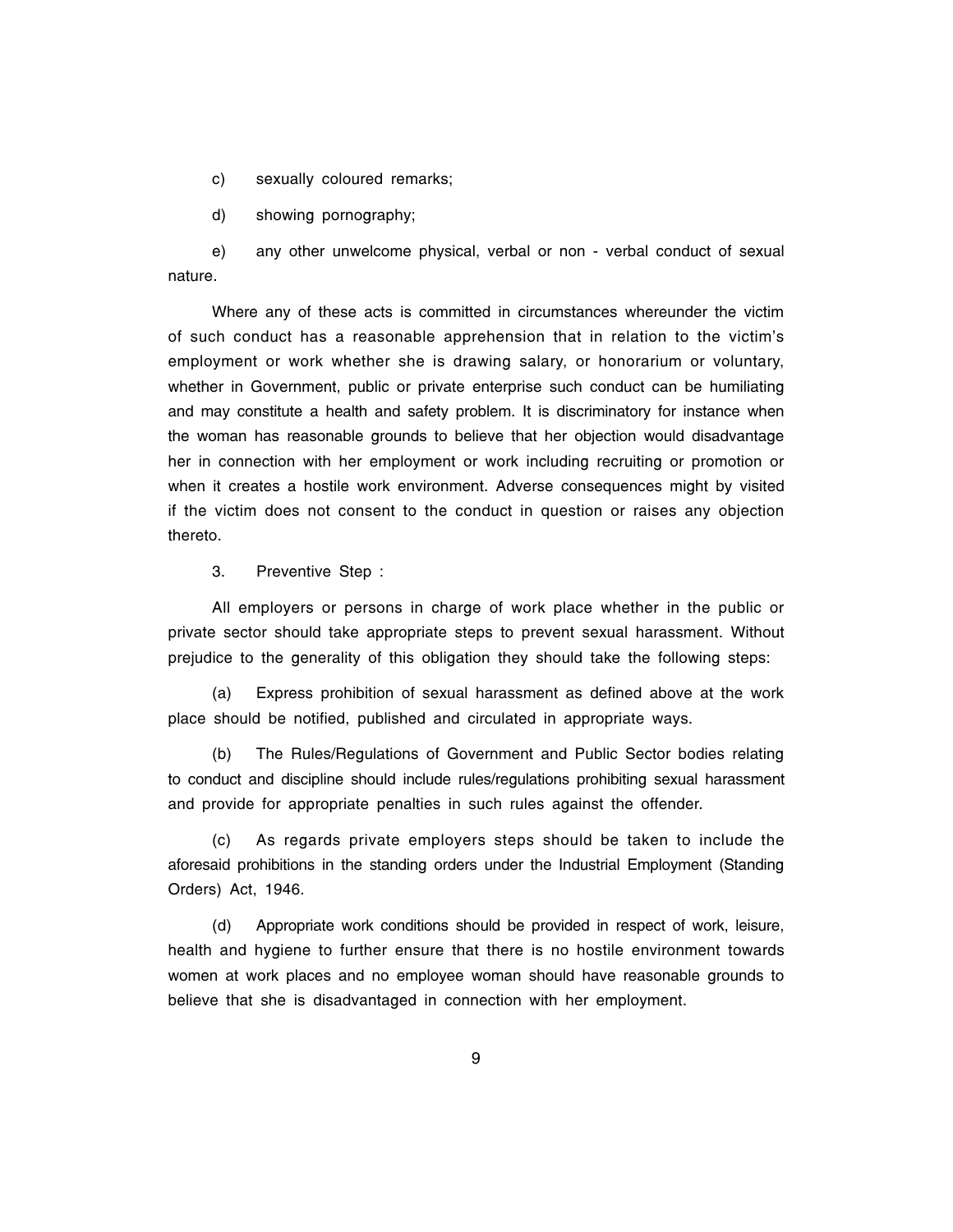# 4. Criminal Proceedings :

Where such conduct amounts to a specific offence under the Indian Penal Code or under any other law, the employer shall initiate appropriate action in accordance with law by making a complaint with the appropriate authority.

In particular, it should ensure that victims, or witnesses are not victimized or discriminated against while dealing with complaints of sexual harassment. The victims of sexual harassment should have the option to seek transfer of the perpetrator or their own transfer.

5. Disciplinary Action :

Where such conduct amounts to misconduct in employment as defined by the relevant service rules, appropriate disciplinary action should be initiated by the employer in accordance with those rules.

6. Complaint Mechanism :

Whether or not such conduct constitutions an offence under law or a breach of the service rules, an appropriate complaint mechanism should be created in the employer's organization for redress of the complaint made by the victim. Such complaint mechanism should ensure time bound treatment of complaints.

7. Complaints Committee :

The complaint mechanism, referred to in (6) above, should be adequate to provide, where necessary, Complaints Committee, a special counsellor or other support service, including the maintenance of confidentiality.

The Complaints Committee should be heated by a woman and not less than half of its member should be women. Further, to prevent the possibility of any undue pressure or influence from senior levels, such Complaints Committee should involve a third party, either NGO or other body who is familiar with the issue of sexual harassment.

The Complaints Committee must make an annual report to the Government department concerned of the complaints and action taken by them.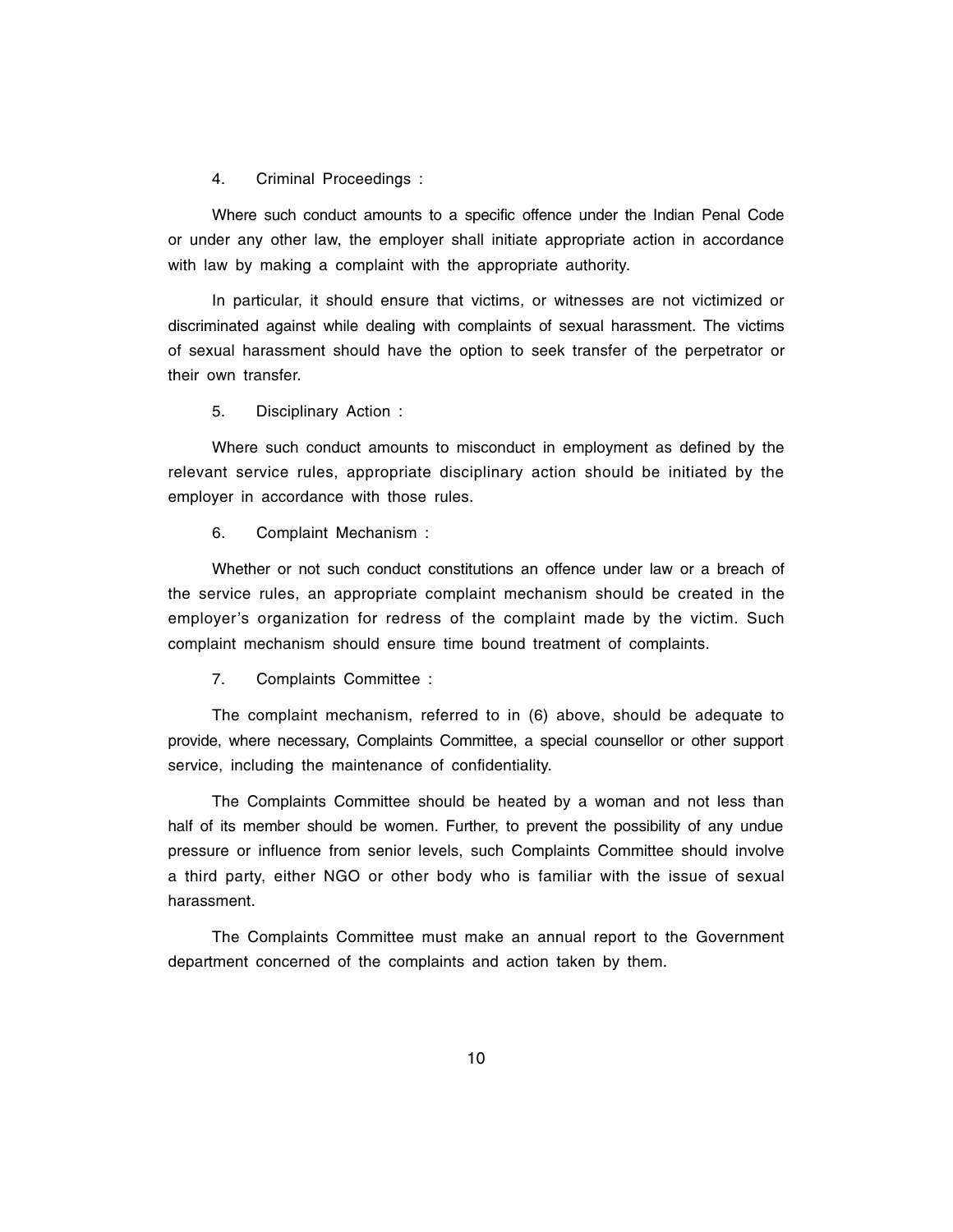The employers and person in charge will also on the compliance with the aforesaid guidelines including on the reports of the Complaints Committee to the Government department.

8. Workers' Initiative :

Employees should be allowed to raise issues sexual harassment at workers meeting and in other appropriate forum and it should be affirmatively discussed in Employer - Employee Meetings.

9. Awareness :

Awareness of the rights of female employees in this regard should be created in particular by prominently notifying the guidelines ( and appropriate legislation when enacted on the subject ) in a suitable manner.

10. Third Party Harassment :

Where sexual harassment occurs as a result of an act or omission by any third party or outsider, the employer and person in charge will take all steps necessary and reasonable to assist the affected person in terms of support and preventive action.

11. The Central / State Governments are requested to consider adopting suitable measures including legislation to ensure that the guidelines laid down by this order are also observed by the employers in Private Sector.

12. These guidelines will not prejudice any rights available under the Protection of Human Rights Act, 1993.

Accordingly, we direct that the above guidelines and norms would be strictly observed in all work places for the preservation and enforcement of the right to gender equality of the working women. These directions would be binding and enforceable in law until suitable legislation is enacted to occupy the field. These Writ Petitions are disposed of, accordingly.

Order accordingly.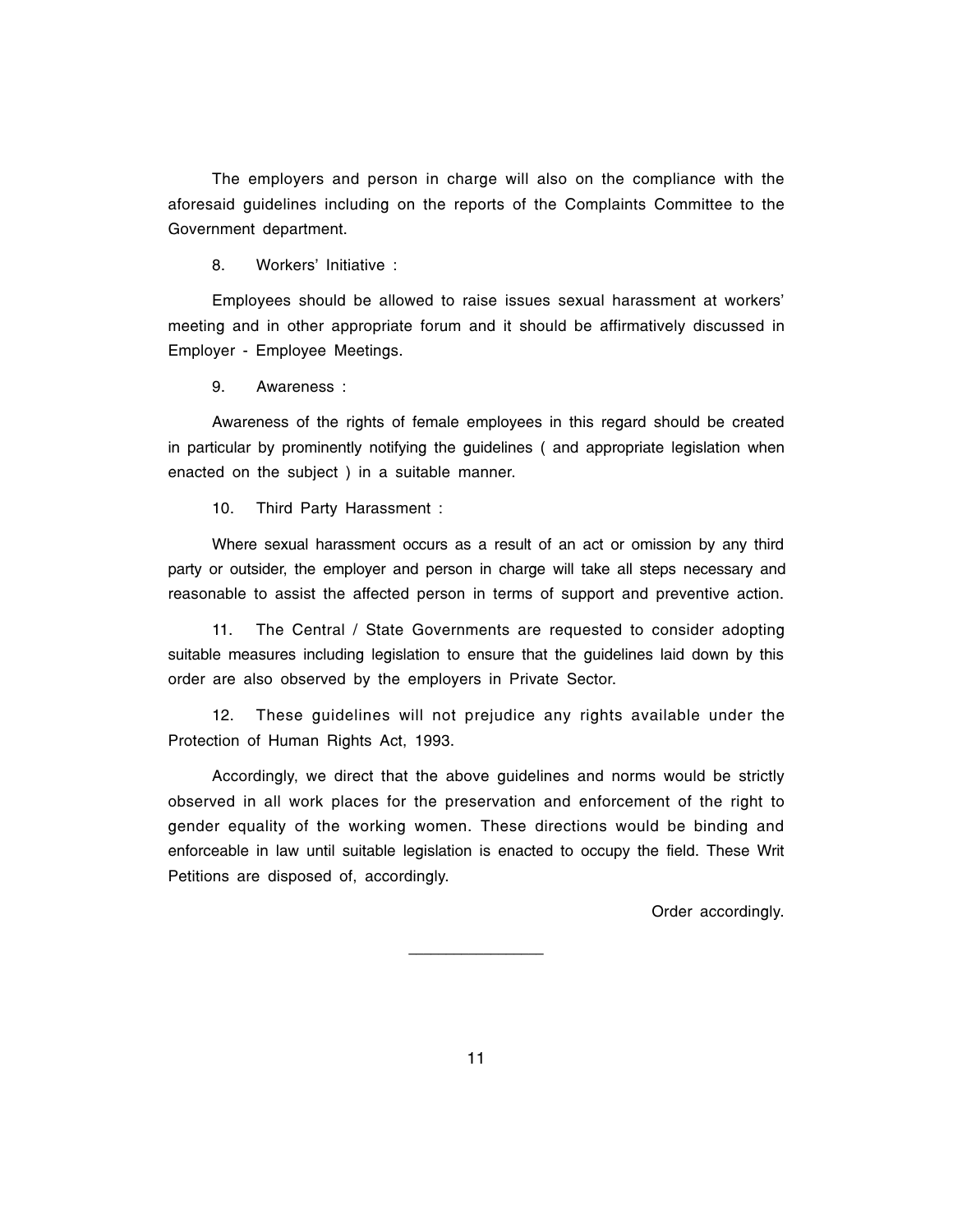# Apparel Export Promotion Council v. A.K. Chopra

(AIR 1999 SUPREME COURT 625)

Dr. A.S. Anand, C.J.I. And V. N. Khare, J.

Dr. ANAND, C.J.I. :- Special Leave granted.

2. Does an action of the superior against a female employee which is against moral sanctions and does not withstand test of decency and modesty not amount to sexual harassment ? Is physical contact with the female employee an essential ingredient of such a charge ? Does the allegation that the superior tried to molest' a female employee at the "place of work", not constitute an act unbecoming of good conduct and behaviour expected from the superior ? These are some of the questions besides the nature of approach expected from the law Courts to cases involving sexual harassment which come to the forefront and require our consideration.

3. Reference to the facts giving rise to the filing of the present Appeal by Special Leave at this stage is appropriate :

4. The respondent was working as Private Secretary to the Chairman of the Apparel Export Promotion Council, the appellant herein. It was alleged that on 12-8- 1988, he tried to molest a woman employee of the Council, Miss X (name withheld by us ) who was at the relevant time working as a Clerk-sum-Typist. She was not competent or trained to take dictations. The respondent, however, insisted that she go with him to the Business Centre at Taj Palace Hotel for taking dictation from the Chairman and type out the matter. Under the pressure of the respondent, she went to take the dictation from the Chairman. While Miss X was waiting for the Director in the room, the respondent tried to sit too close to her and despite her objection did not give up his objectionable behaviour. She later on took dictation from the Director. The respondent told her to type it at the Business Centre of the Taj palace Hotel, which is located in the Basement of the Hotel. He offered to help her so that her typing was not found fault with by the Director. He volunteered to show her the Business centre for getting the matter typed and taking advantage of the isolated place, again tried to sit close to her and touch her despite her objections. The draft typed matter was corrected by Director (Finance) who asked Miss X to retype the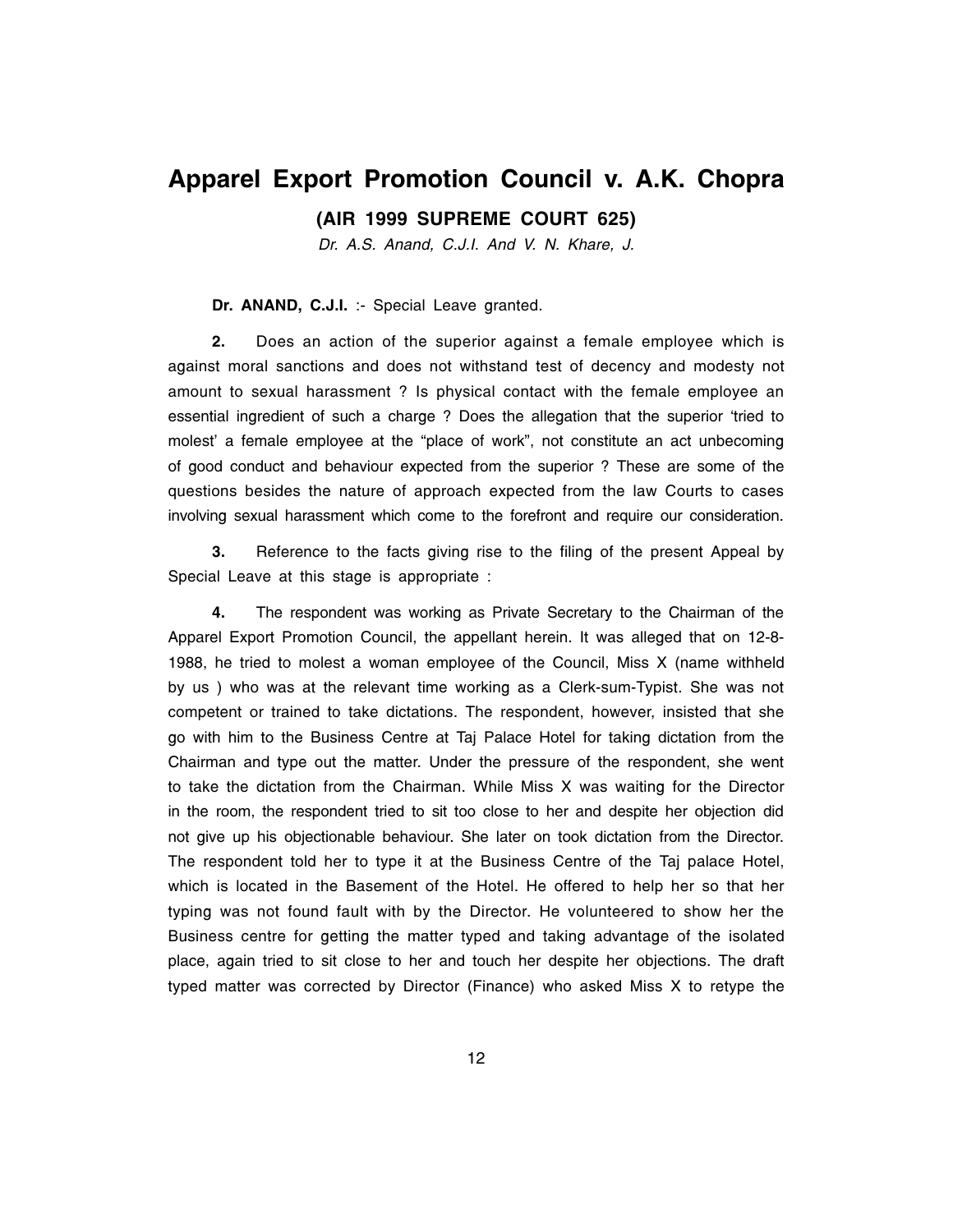same. The respondent again went with her to the Business Centre and repeated his overtures. Miss  $X$  told the respondent that she would "leave the place if he continued of behave like that". The respondent did not stop. Though he went out from the Business Centre for a while, he again came back and resumed his objectionable acts. According to Miss X, the respondent had tried to molest her physically in the lift also while coming to the basement but she saved herself by pressing the emergency button, which made the door of the lift to open. On the next day, that is on 16th August, 1988 Miss x was unable to meet the Director (Personnel) for lodging her complaint against the respondent as he was busy. She succeeded in meeting him only on 17th August, 1988 and apart from narrating the whole incident to him orally submitted a written complaint also. The respondent was placed under suspension vide an order dated 18 th August, 1988. A charge - sheet was served on him to which he gave a reply denying the allegations and asserting that " the allegations were imaginary and motivated." Shri J.D. Giri, a Director of the Council, was appointed as an Enquiry Officer to enquire into the charges framed against the respondent. On the behalf of the management with a view to prove the charges as many as six witnesses were examined including Miss X. The respondent also examined seven witnesses. The Enquiry Officer after considering the documentary and oral evidence and the circumstances of the case arrived at the conclusion that the respondent had acted against moral sanctions and that his acts against Miss X did not withstand the test of decency and modesty. He, therefore, held the charges levelled against the respondent as proved.

5. The Enquiry Officer in his report recorded the following amongst other, findings :

8.1 Intentions of Shri A. K. Chopra were ostensibly manifested in his actions and behaviour, despite reprimands from Miss X he continued to act against moral sanctions;

8.2 Dictation and subsequent typing of the matter provided Shri A. K. Chopra necessary opportunity to take Miss X to the Business Centre a secluded place. Privacy in the Business Centre room made his ulterior motive explicit and clear.

8.3 Any other conclusion on technical niceties which Shri A. K. Chopra tried to purport did not withstand the test of decency and modesty.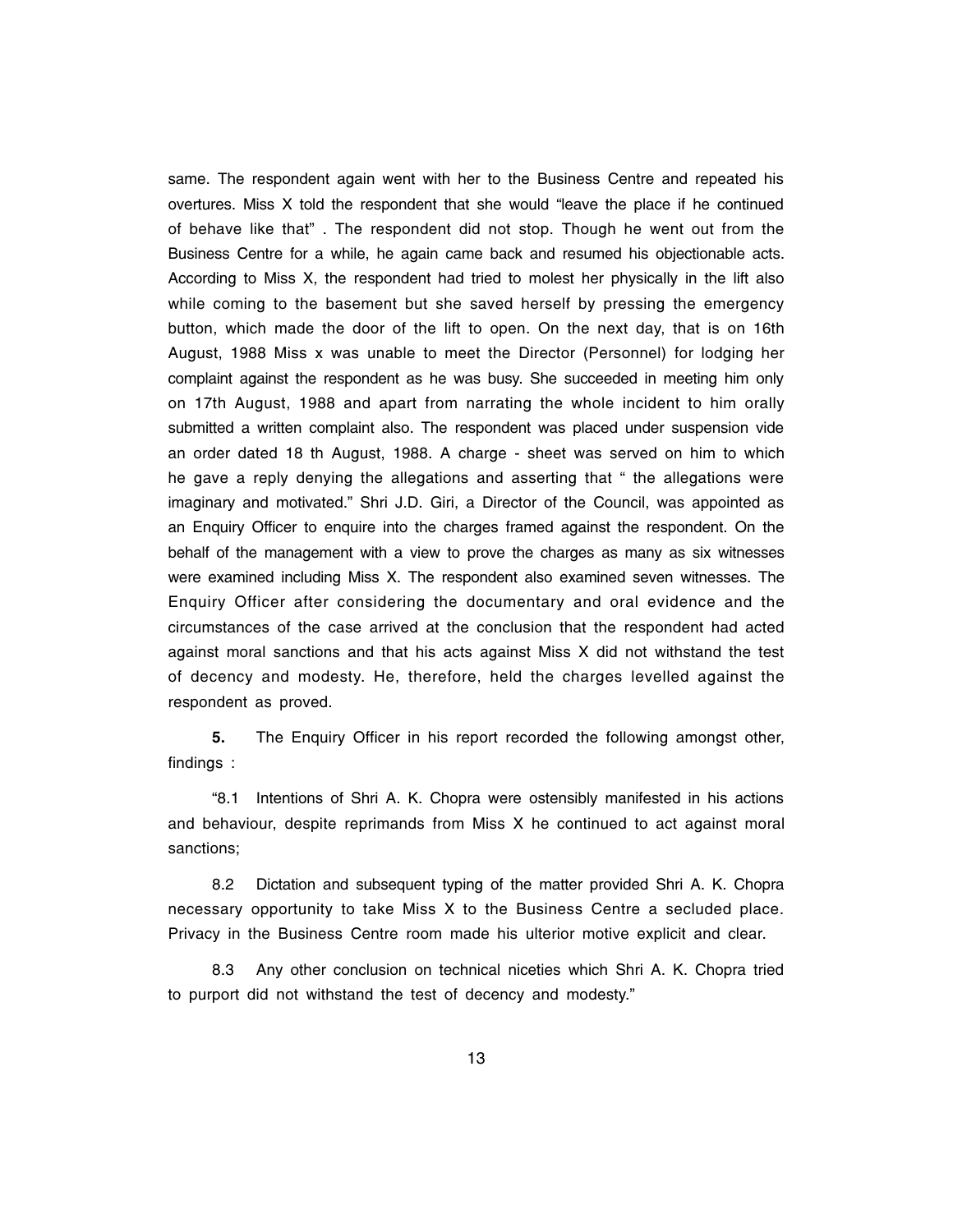6. The Enquiry Officer concluded that Miss X was molested by the respondent at Taj Palace Hotel on 12th August, 1988 and that the respondent had tried to touch her person in the Business Centre with ulterior motives despite reprimands by her. The Disciplinary Authority agreeing with the report of the Enquiry Officer, imposed the penalty of removing him from service with immediate effect on 28th June, 1989.

7. Aggrieved, by an order of removal from service, the respondent filed a departmental appeal before the Staff Committee of the appellant. It appears that there was some difference of opinion between the Members of the Staff Committee and the Chairman of the Staff Committee during the hearing, but before any decision could be arrived at by the Staff Committee, the respondent, on the basis of some unconfirmed minutes of the Staff Committee meeting, filed a Writ Petition in the High Court inter alia challenging his removal from service. On January 30, 1992, the writ petition was allowed and respondents Nos. 1 and 3, therein, were directed to act upon the decision of the Staff Committee, assuming as if th decision, as alleged, had been taken at the 34th Meeting of the staff Committee on 25th July, 1990. The appellant challenged the judgment and order of the High Court dated 30th January, 1992, through Special Leave Petition (Civil) No. 3204 of 1992 in this Court. While setting aside the judgment and order of the High Court dated 30th January, 1992, a Division Bench of this Court opined :

We have been taken through the proceeding of the meeting starting from 33rd meeting up to 38th meeting by both the learned Counsel appearing for the respective parties. Considering the same it appears to us that the alleged decision taken on the said Agenda No. 5 in the 33rd and 34th meeting is in dispute and final decision on the same has not yet been taken and the alleged resolution on the said item No. 5 still awaits ratification. In that view of the matter, the High Court was wrong in deciding the disputed question of fact in favour of Respondent No. 1. We, therefore set aside the impugned order of the Delhi High Court as according to us the final decision on the resolution taken on the said Agenda No. 5 has not yet been finally ratified. We are not inclined to consider the other questions sought to be raised in this appeal and the said questions are kept open. In view of the pendency of the matter for a long time, we direct the appellant - company to convince the meeting of Staff Committee as early as practicable but not exceeding two months from today so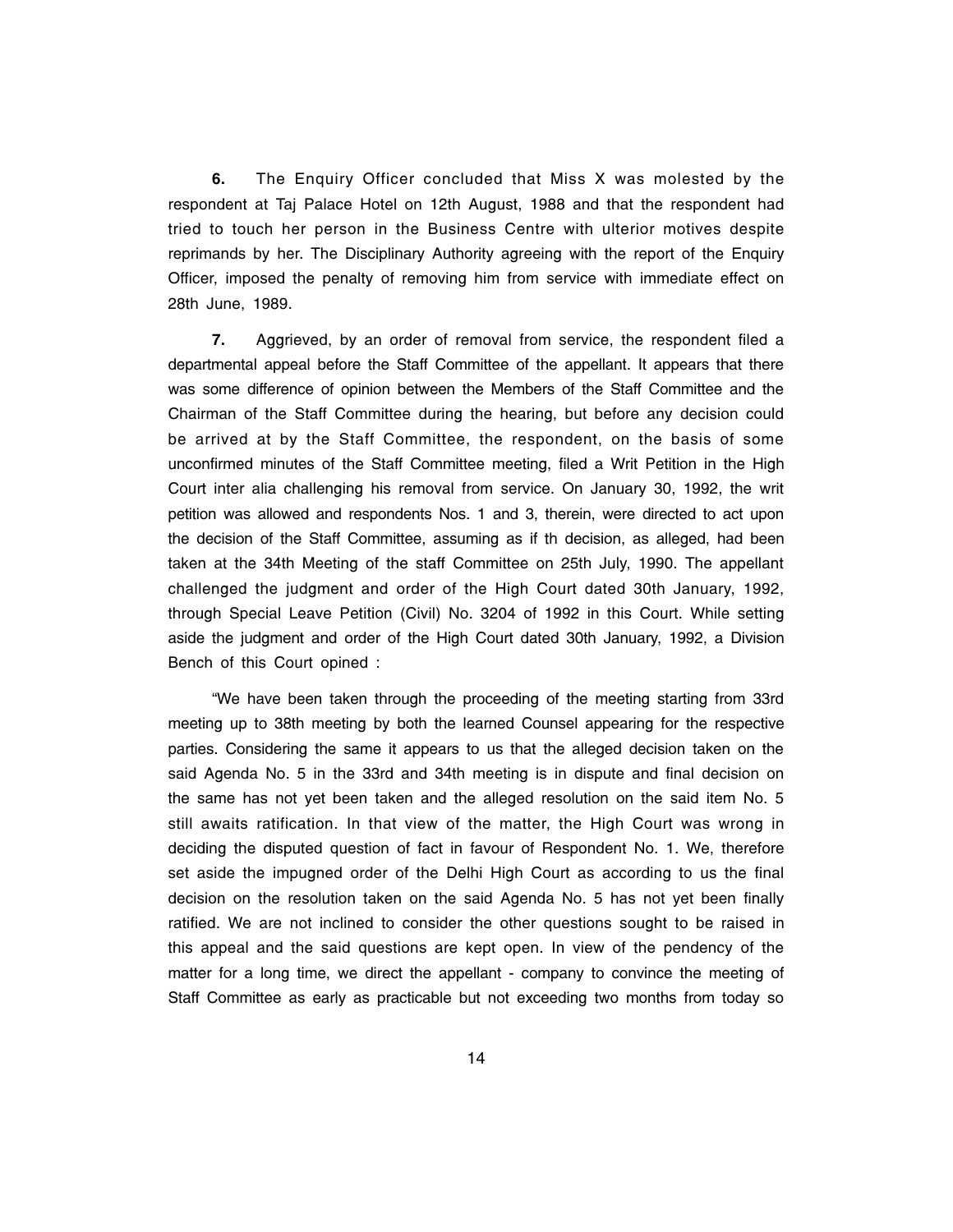that the question of ratification of the resolution on the said Agenda No. 5 taken in the meeting of the Staff Committee is finally decided.

8. Pursuant to the above directions, the Staff Committee met again and considered the entire issue and came to the conclusion that the order passed by the Director General terminating the services of the respondent on 28th June, 1989 was legal, proper and valid . The appeal was dismissed and the removal of the respondent for causing "sexual harassment" to Miss x was upheld. The respondent, thereupon, filed Writ Petition No.352 of 1995 in the High Court Challenging his removal from service as well as the decision of the Staff dismissing his departmental appeal.

9. The learned single judge allowing the writ petition opined "that ...... the petitioner tried to molest and not that the petitioner had in fact molested the complainant." The learned single Judge, therefore, disposed of the writ petition with a direction that " the respondent be reinstated in service but that he would not be entitled to receive any back wages. The appellant was directed to consider the period between the date of removal of the respondent from service and the date of reinstatement as the period spent on duty and to give him consequential promotion and all other benefits. It was, however, directed that the respondent be posted in any other office outside Delhi, at least for a period of two years.

10. The appellant being aggrieved by the order of reinstatement filed Letters Patent Appeal No. 27 of 1997 before the Division Bench of the High Curt . The respondent also filed Letters Patent Appeal No. 79 of 1997 claiming " back wages and appropriate posting." Some of the lady employees of the appellant on coming to know about the judgement of the learned single Judge, directing the reinstatement of the respondent, felt agitated and filed an application seeking intervention in the pending LPA. The Division Bench vide judgment and order dated 15th July, 1997, ( reported in 1997 Lab IC 3445) (Delhi), dismissed the L.P.A. filed by the appellant against the reinstatement of the respondent. The Division Bench agreed with the findings recorded by the learned single Judge that the respondent had "tried" to molest and that he had not "actually molested" Miss  $X$  and that he had " not managed " to make the slightest Physical contact with the lady and went on to hold that such an act of the respondent was not a sufficient ground for his dismissal from service. Commenting upon the evidence, the Division Bench observed (Paras 4,5 and 6) :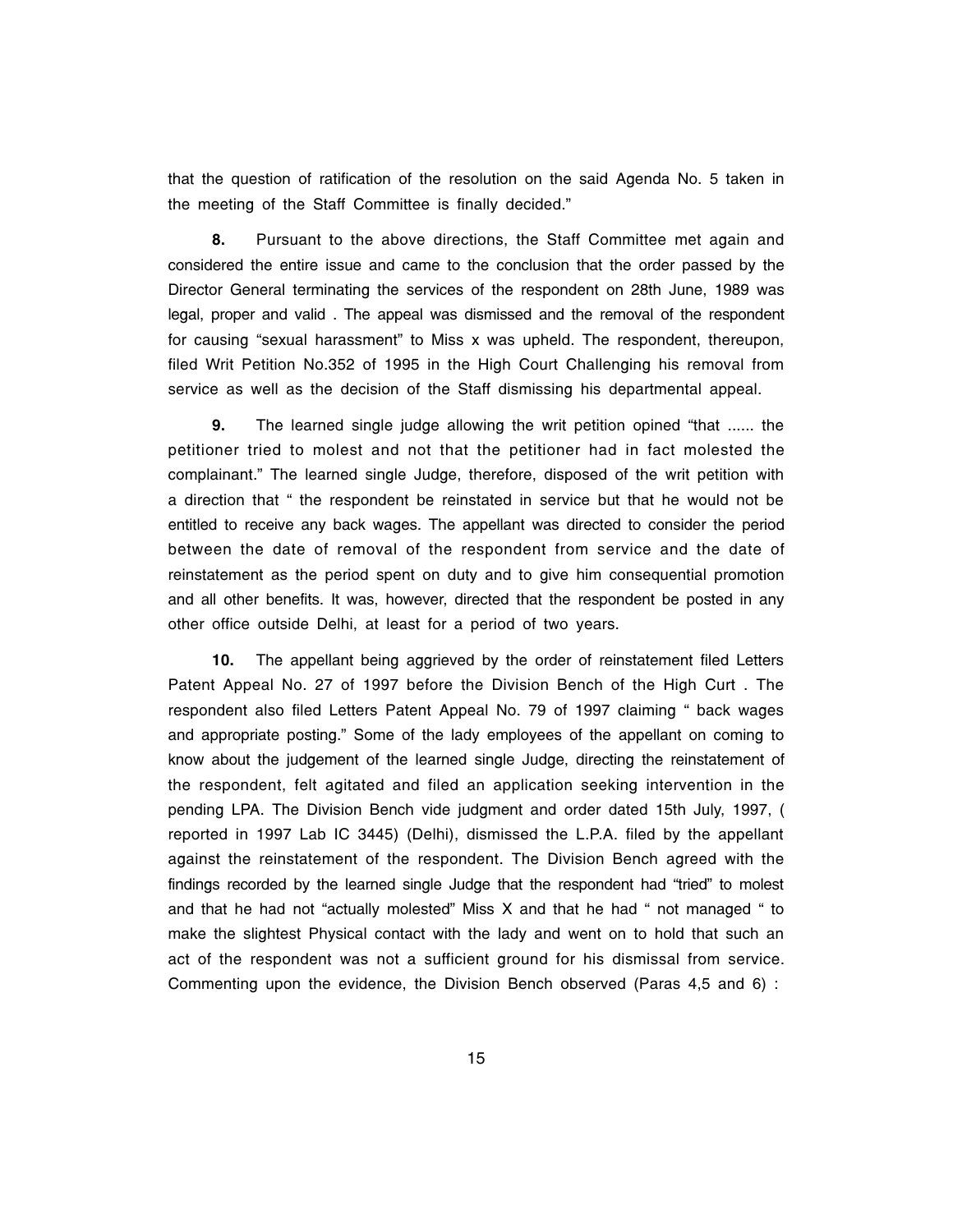We have been taken in detail through the evidence/deposition of Miss X. No part of that evidence discloses that A. K. Chopra even managed to make the slightest physical contact with the lady. The entire deposition relates that A. K. Chopra tried to touch her.

As we have said that no attempts made, allegedly by A. K. Chopra succeeded in making physical contact with Miss  $X$ , even in the narrow confines of a Hotel 'lift'.

To our mind, on such evidence as that was produced before the Enquiry Officer, it is not even possible to come to a conclusion that there is an "attempt to molest" as there have been no physical contact. There being no physical contact between A. K. Chopra and Miss  $X$ , there cannot be any attempt to "tried to molest" on the part of A, K. Chopra.

(Emphasis ours)

11. Aggrieved by the judgment of the Division Bench, the employer-appellant has filed this appeal by special leave.

12. We have heard learned counsel for the parties and perused the record.

13. The Enquiry Officer has found the charges established against the respondent. He has concluded that the respondent was guilty of molestation and had tried to physically assault Miss X. The findings recorded by the Enquiry Officer and the Disciplinary Authority had been confirmed by the Appellate Authority (the Staff Committee) which admittedly had co-extensive powers to re-appreciate the evidence as regards the guilt as well as about the nature of punishment to be imposed on the respondent. The Staff Committee while dealing with the question of punishment has observed :

Shri Chopra has also mentioned in his appeal that the penalty on him was harsh and disproportionate to the charge levelled against him. On this, the Staff committee observed that no lenient view would be justified in a case of molestation of a woman employee when the charge was fully proved. Any lenient action in such a case would have a demoralizing effect on the working women. The Staff Committee, therefore, did not accept the Plea of Shri Chopra that a lenient view be taken in his case.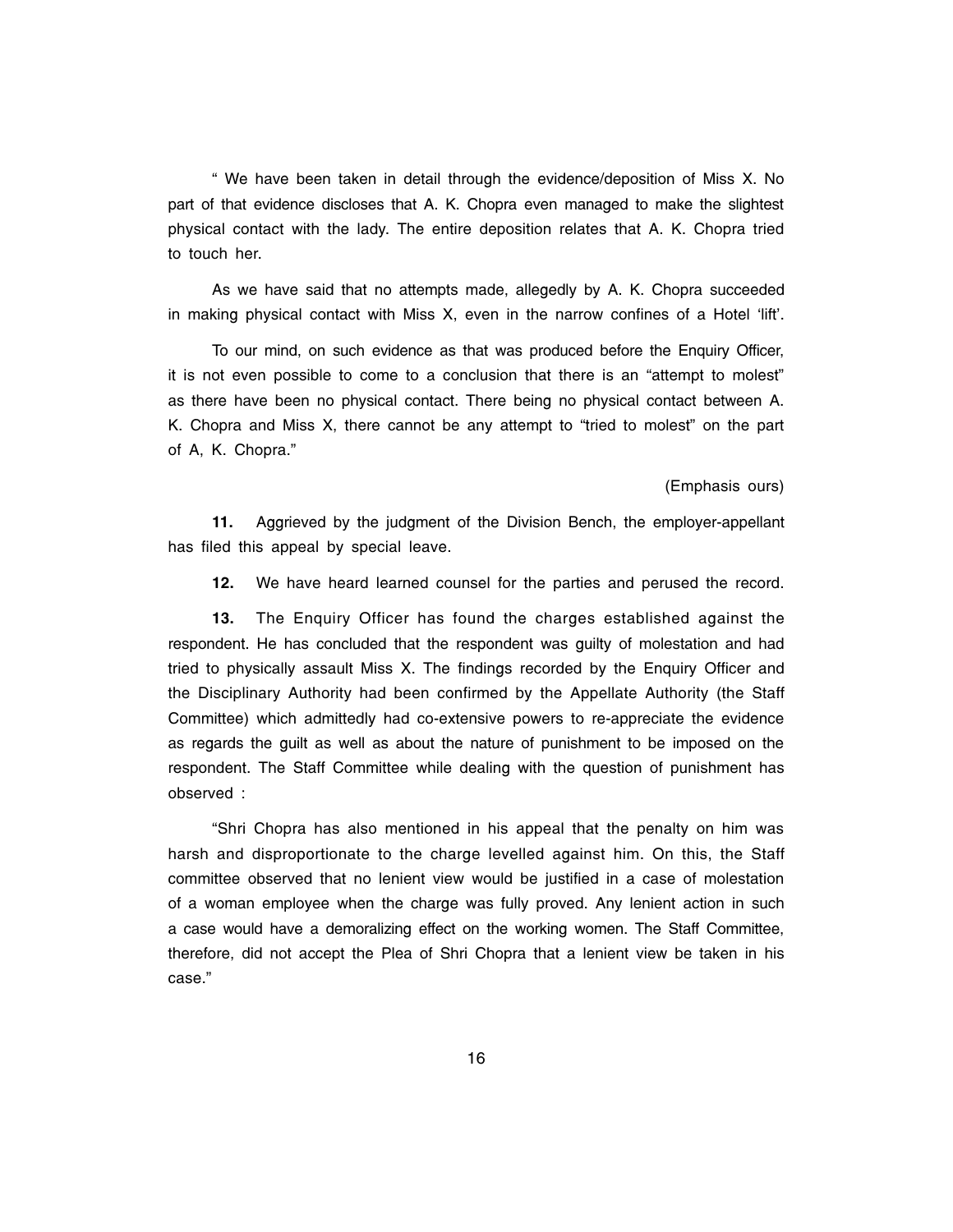14. The learned single Judge, did not doubt the correctness of the occurrence. He did not disbelieve the complainant. On a re-appreciation of the evidence on the record, the learned single Judge, however, drew his own inference and found that the respondent had "tried to molest" but since he had not " actually molested" the complainant, therefore, the action of the respondent did not warrant removal from service. The learned single Judge while directing the reinstatement of the respondent observed :

15. In the totality of facts and circumstances, ends of justice would meet if the petitioner is reinstated in service but he would not be entitled to any back wages.

The Council shall consider this period as on duty and would give him consequential promotion to the petitioner. He shall be entitled to all benefits except back wages. The petitioner shall be posted in any other office outside Delhi, at least for a period of two years.

## (Emphasis Ours)

15. The Division Bench of the High Court also while dismissing the L. P.A. filed by the appellant did not doubt the correctness of the occurrence. It also concluded that since the respondent had not actually molested Miss x and had only tried to assault her and had " not managed" to make any physical contact with her, a case of his removal from service was not made out. Both the learned single Judge and the Division Bench did not doubt the correctness of the following facts:

1. That Miss x was a subordinate employee while the respondent was the superior officer in the organization;

2. That Miss x was not qualified to take any direction and had so told the respondent;

3. That the respondent pressurized her to come with him to Taj Palace Hotel to take dictation despite her protestation, with an ulterior design;

4. That the respondent taking advantage of his position, tried to molest Miss X and in spite of her protestation, continued with his activities which were against the moral sanctions and did not withstand the test of decency and modesty;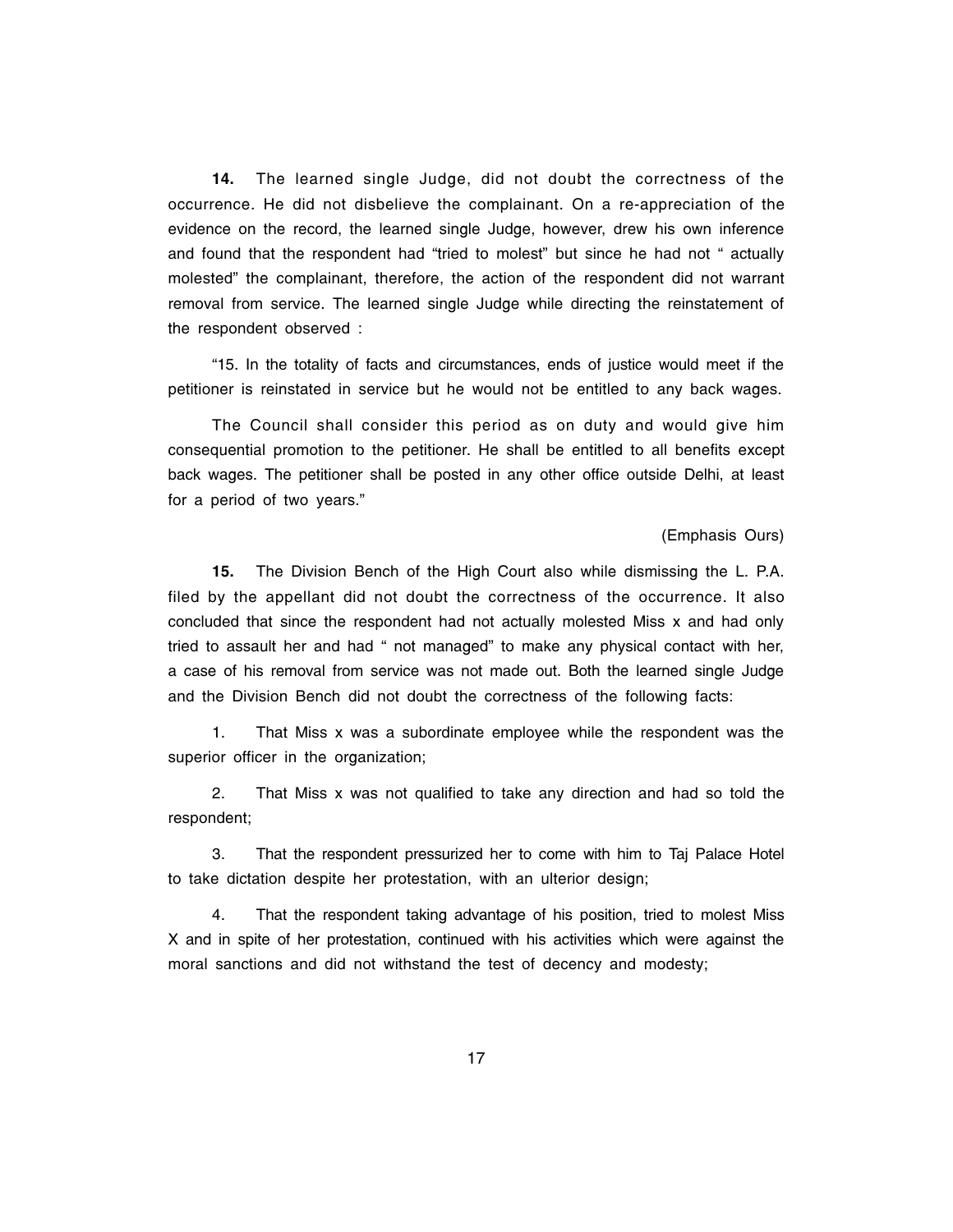5. That the respondent tried to sit too close to Miss X with ulterior motives and all along Miss X kept reprimanding him but to no avail;

6. That the respondent was repeating his implicit unwelcome sexual advances and Miss X told him that if he continued to behave in that fashion, she would leave the place;

7. That the respondent acted in a manner which demonstrated unwelcome sexual advances, both directly and by implication;

8. That action of the respondent created an intimated and hostile working environment in so far as Miss X is concerned.

16. The above facts are borne out from the evidence on the record and on the basis of these facts, the departmental authorities keeping in view the fact that the actions of the respondent were considered to be subversive of good discipline and not conductive to proper working in the appellant Organization where there were a number of female employees, took action against the respondent and removed him from service.

17. The High Court appears to have overlooked the settled position that in departmental proceeding, the Disciplinary Authority is the sole Judge of facts and in case an appeal is presented to the Appellate Authority, the Appellate Authority has also the power/ and jurisdiction to re-appreciate the evidence and come to its own conclusion, on facts, being the sole fact finding authorities . Once findings of fact, based on appreciation of evidence are recorded, the High Court in writ jurisdiction may not normally interfere with those factual findings unless it finds that the recorded findings were based either on no evidence or that the findings were wholly perverse and / or legally untenable. The adequacy or inadequacy of the evidence is not permitted to be canvassed before the High Court. Since, the High Court does not sit as an Appellate Authority, over the factual findings recorded during departmental proceedings, while exercising the power of judicial review, the High Court cannot normally speaking substitute its own conclusion, with regard to the guilt of the delinquent, for that of the departmental authorities. Even insofar as imposition of penalty or punishment is concerned, unless the punishment or penalty imposed by the Disciplinary or the Departmental Appellate Authority, is either impermissible or such that it shocks the conscience of the High Court, it should not normally substitute its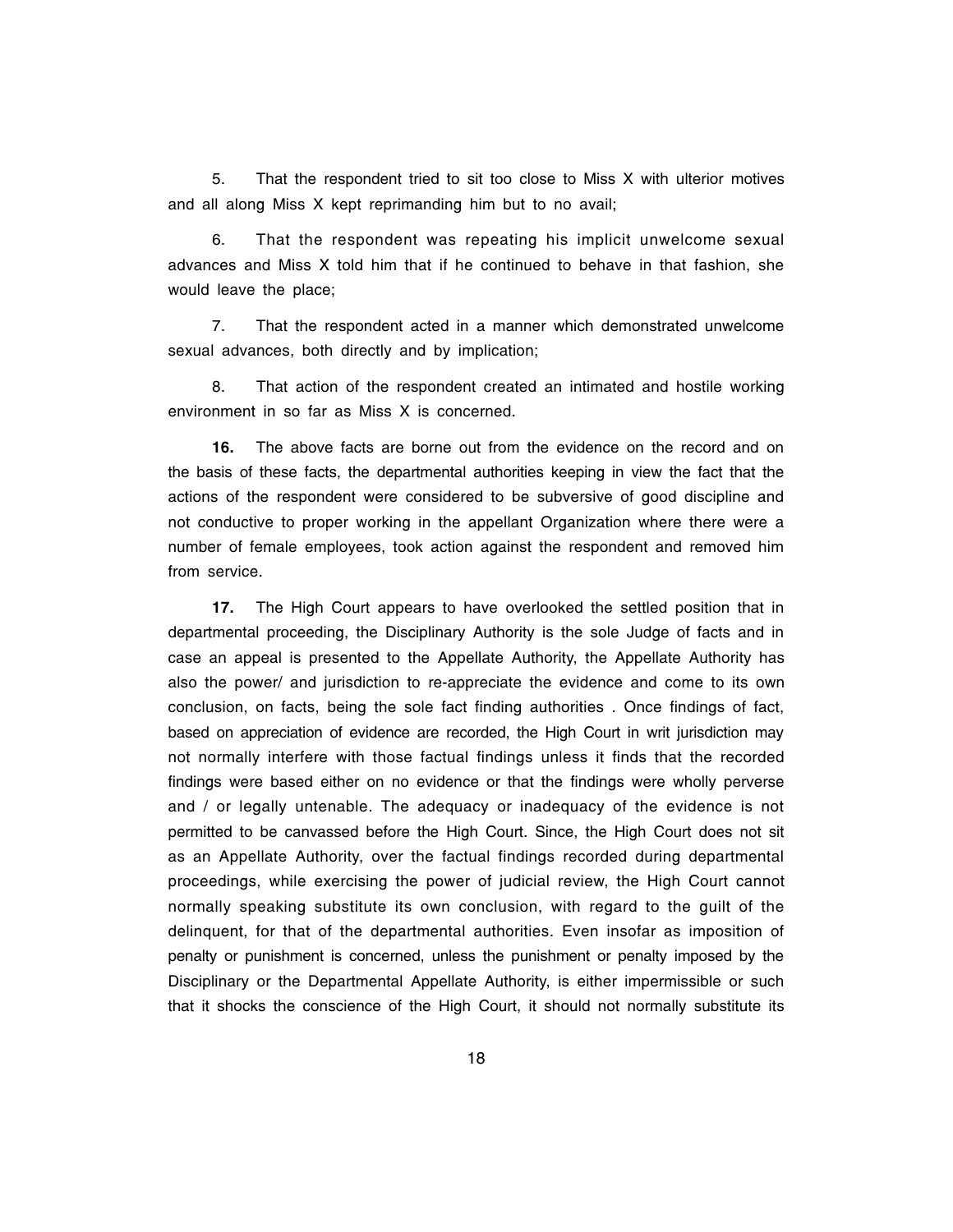own opinion and impose some other punishment or penalty. Both the learned single Judge and the Division Bench of the High Court, it appears, ignored the well-settled principle that even though Judicial Review of administrative action must remain flexible and its dimension not closed, yet the Court in exercise of the power of judicial review is not concerned with the correctness of the findings are reasonably supported by evidence and have been arrived at through proceedings which cannot be faulted with for procedural illegalities or irregularities which vitiate the process by which the decision was arrived at . Judicial Review, it must be remembered, is directed not against the decision, but is confined to the examination of the decision-making process. Lord Haltom in Chief Constable of the North Wales Police v. Evans (1982)3 All ER 141, observed:

The purpose of judicial review is to ensure that the individual receives fair treatment, and not to ensure that the authority, after according fair treatment, reaches, on a matter which it is authorized by law to decide for itself, a conclusion which is correct in the eyes of the Court.

18. Judicial Review, not being an appeal from a decision, but a review of the manner in which the decision was arrived at, the Court while exercising the power of Judicial Review must remain conscious of the fact that if the decision has been arrived at by the Administrative after following the principles established by law and the rules of natural justice and the individual has received a fair treatment to meet the case against him, the Court cannot substitute, its judgment for that of the Administrative Authority on a matter which fell squarely within the sphere if jurisdiction of that authority.

19. It is useful to note the following observations of this Court in Union of India v. Sardar Bahadur (1972) 4 SCC 618: (1972 Lab IC 627 at Pp. 630-31) :

Where there are some relevant materials which the authority has accepted and which materials may reasonably support the conclusion that the officer is guilty, it is not the function of the High Court exercising its jurisdiction under Article 226 to review the materials and to arrive at an independent findings in the materials.

If the enquiry has been properly held the question of adequacy or reliability of the evidence cannot be canvassed before the High Court.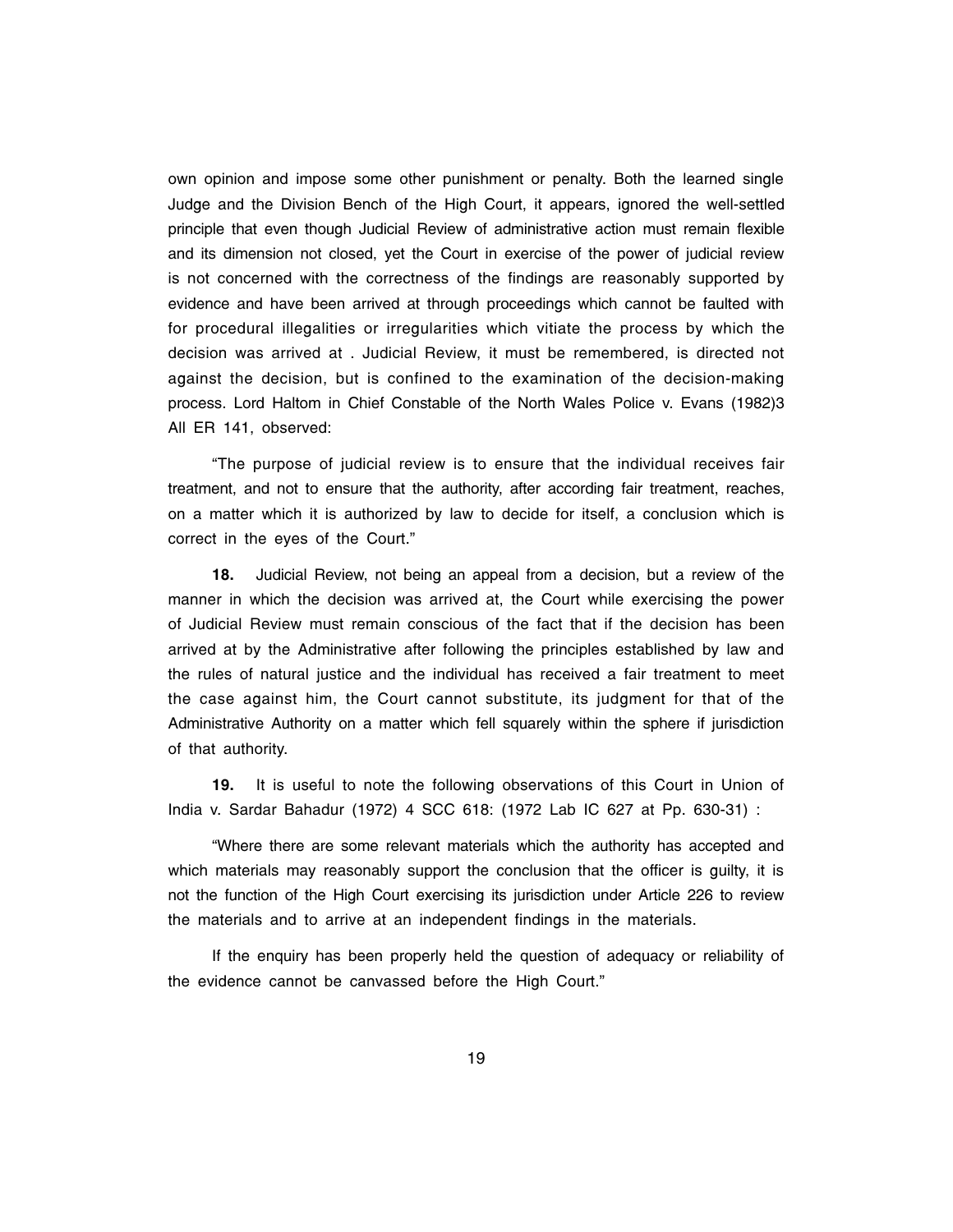20. After a detailed review of the law on the subject, this Court While dealing with the jurisdiction of the High Court or Tribunal to interfere with the disciplinary matters and punishment in Union of India v. Parma Nanda (1989) 2 SCC 177 : (AIR 1989SC 1185) opined (at P. 1192 of AIR) :

We must unequivocally State that the jurisdiction of the Tribunal to interfere with the disciplinary matters or punishment cannot be equated with an appellate jurisdiction. The Tribunal cannot interfere with the findings of the Enquiry Officer or Competent Authority where they are not arbitrary or utterly perverse. It is appropriate to remember that the power to impose penalty on a delinquent officer is conferred on the competent authority either by an Act of Legislature or Rules made under the proviso to Article 309 of the Constitution. If there has been an enquiry consistent with the rules and in accordance with principles of natural justice what punishment would meet the ends of justice is a matter of exclusively within the jurisdiction of the competent authority. If the penalty can lawfully be imposed and is imposed on the proved misconduct, the Tribunal has no power to substitute its own discretion for that of the authority.

21. In B. C. Chaturvedi v. Union of India (1995) 6 SCC 749 : (1995 AIR SCW 4374), this Court opined ( at P. 4379 of AIR SCW) :

The disciplinary authority is the sole Judge of facts. Where appeal is presented the appellate authority has coextensive power to reappreciate the evidence or the nature of punishment . In a disciplinary Enquiry, the strict proof of legal evidence and findings on that evidence are not relevant. Adequacy of evidence cannot be permitted to be canvassed before the Court/ Tribunal.

Further it was held (at P. 4380 of AIR SCW) :

A review of the above legal position would establish that the disciplinary authority, and on appeal the appellate authority, being fact-finding authorities have exclusive power to consider the evidence with a view to maintain discipline. They are invested with the discretion to impose appropriate punishment keeping in view the magnitude of gravity of the misconduct. The High Court/Tribunal, while exercising the power of judicial review, cannot normally substitute its own conclusion on penalty and impose some other penalty. If the punishment imposed by the disciplinary authority or the appellate authority shocks the conscience of the High Court/Tribunal, it would appropriately mould the relief, either directing the disciplinary/appellate authority to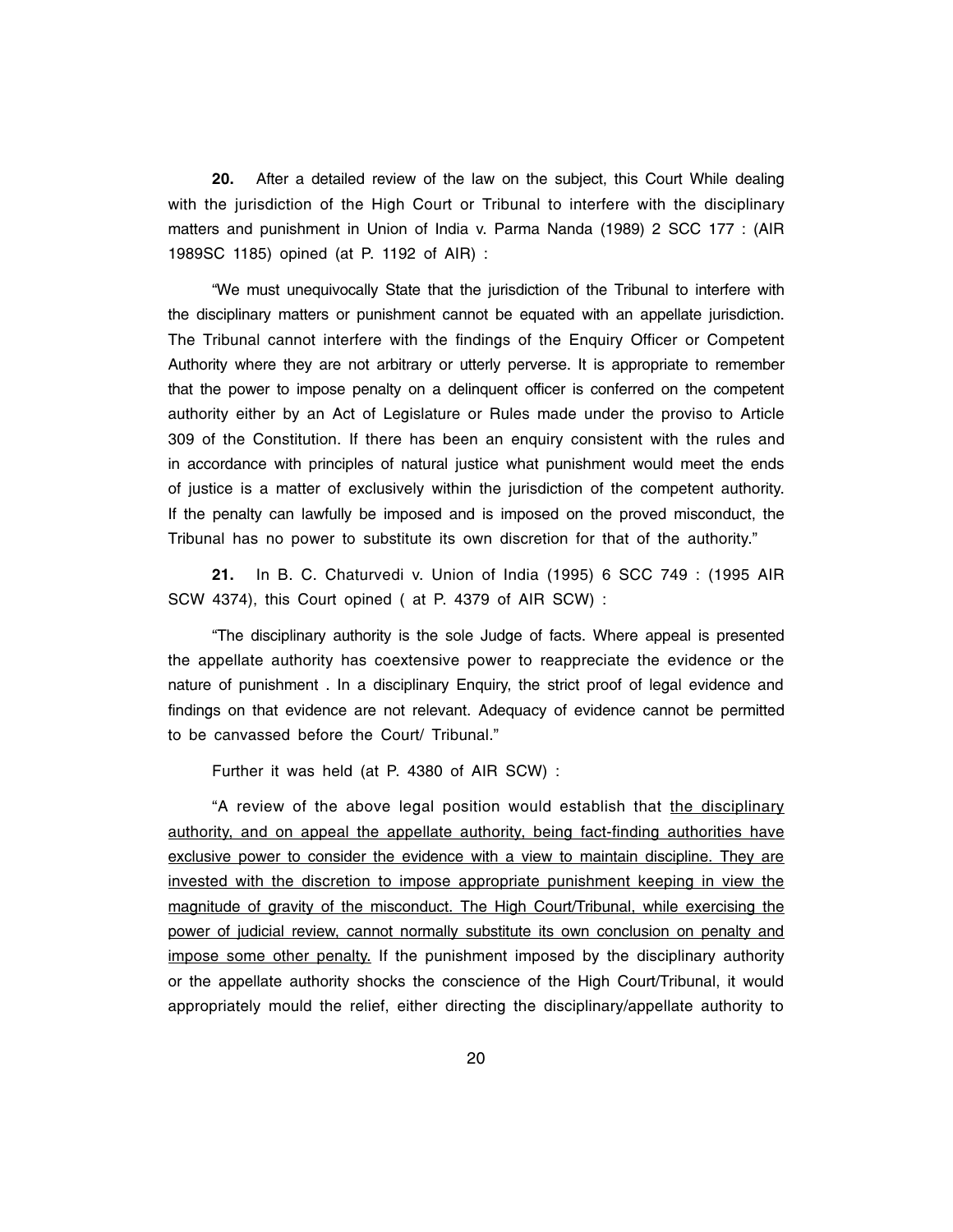reconsider the penalty imposed, or to shorten the litigation, it may itself, in exceptional and rare cases, impose appropriate punishment with cogent reasons in support thereof.

#### (Emphasis supplied)

22. Again in Government of Tamil Nadu v. A. Rajapandian (1995)1 SCC 216: (1994 AIR SCW 4833) this Court opined ( at p. 4834 of AIR ) :

"It has been authoritatively settled by string of authorities of this Court that the Administrative Tribunal cannot sit as a Court of appeal over a decision based on the findings of the inquiring authority in disciplinary proceedings. Where there is some relevant material which the disciplinary authority has accepted and which material reasonably supports the conclusion reached by the disciplinary authority, it is not the function of the Administrative Tribunal to review the same and reach different finding than that of the disciplinary authority. The Administrative Tribunal, in the case, has found no fault with the proceeding held by the inquiring authority. It has quashed the dismissal order by re-appreciating the evidence and reaching a finding different than that of the inquiring authority.

#### (Emphasis ours)

23. In the established facts and circumstances of this case, we have no hesitation to hold, at the outset, that both the learned single Judge and the Division of the High Court fell into patent error in interfering with findings of fact recorded by the departmental authorities and interfering with the quantum of punishment, as if the High Court was sitting in appellate jurisdiction. From the judgements of the learned single Judge as well as the Division Bench, it is quite obvious that the findings with regard to an "unbecoming act" committed by the respondent, as found by the Departmental Authorities, were not found fault with even on re-appreciation of evidence. The High Court did not find that the occurrence as alleged by the complainant had not taken place. Neither the learned single Judge nor the Division Bench found that findings recorded by the Enquiry Officer or the Departmental Appellate Authority were either arbitrary or even perverse. As a matter of fact, the High Court found no fault whatsoever with the conduct of Enquiry. The direction of the learned single Judge to the effect that the respondent was not entitled to back wages and was to be posted outside the city for at least two years, which was upheld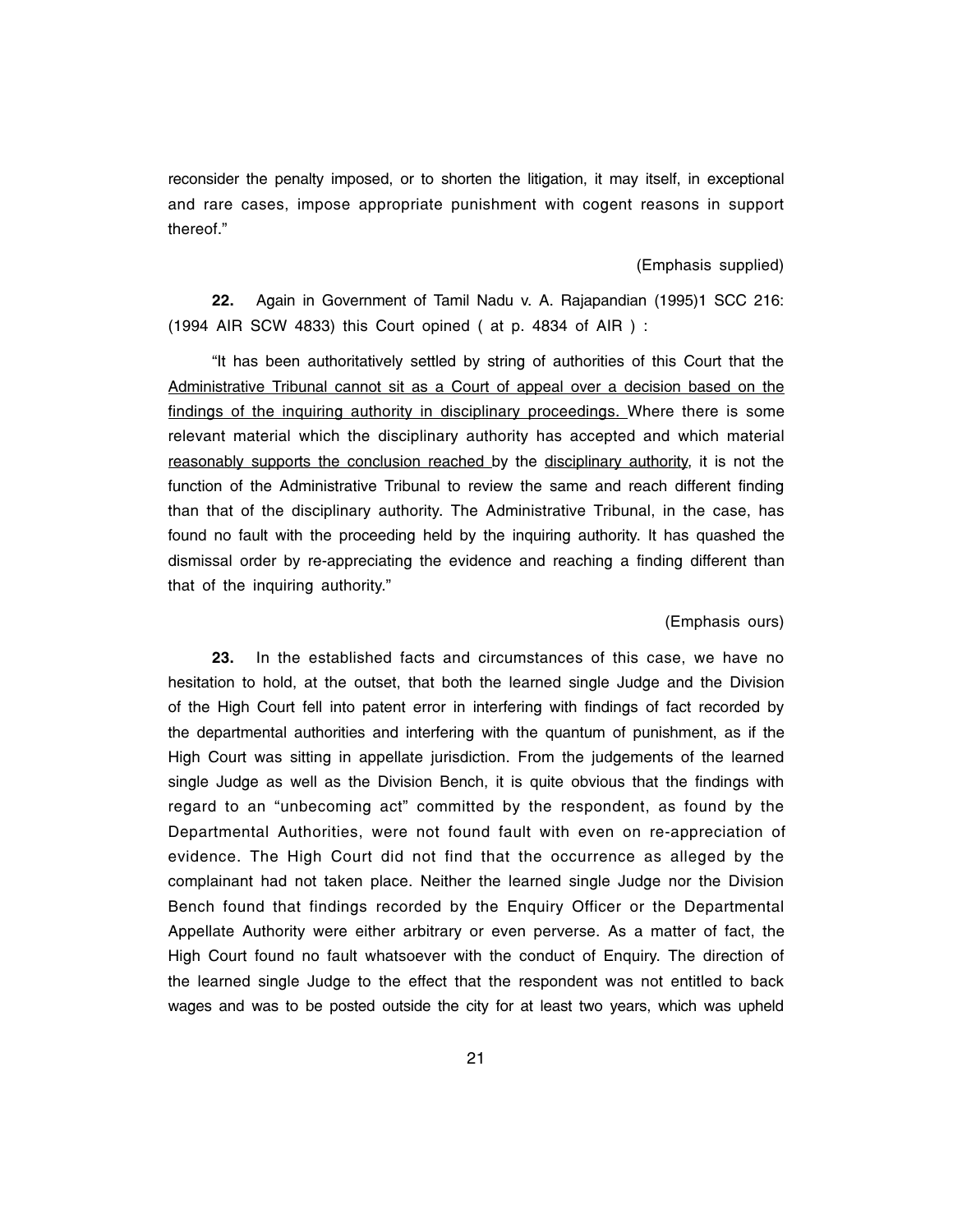by the Division Bench, itself demonstrates that the High Court believed the complainants's case fully for otherwise neither the withholding of back wages nor a direction to post the respondent outside the city for at least two years, which was upheld by the Division Bench, itself demonstrates that the High Court believed the complainants's case fully for otherwise neither the withholding of back wages nor a direction to post the respondent outside the city for at least two years was necessary. The High Court in our opinion fell in error in interfering with the punishment, which could be lawfully imposed by the departmental authorities on the respondent for his proven misconduct. To hold that since the respondent had not "actually molested " Miss  $X$  and that he had only "tried to molest" her and had "not managed" to make physical contact with her, the punishment of removal from service was not justified was erroneous. The High Court should not have substituted its own discretion for that of the Authority. What punishment was required to be imposed, in the facts and circumstances of the case, was a matter which fell exclusively within the jurisdiction of the competent authority and did not warrant any interference by the High Court . The entire approach of the High Court has been faulty. The impugned order of the High Court cannot be sustained on this ground alone. But there is another aspect of the case which is fundamental and goes to the root of the case and concerns the approach of the Court while dealing with cases of sexual harassment at the place of work of female employees.

24. The High Court was examining disciplinary proceedings against the respondent and was not dealing with criminal trial of the respondent. The High Court not find that there was no evidence at all of any kind of "molestation" or "assault" on the person of Miss X. It appears that the High Court re-appreciated the evidence while exercising power of judicial review and gave meaning to the expression "molestation" as if it was dealing with a finding in a criminal trial. Miss X had used the expression "molestation" in her complaint in a general sense and during her evidence she has explained what she meant. Assuming for the sake of argument that the respondent did not manage to establish any " physical contact" with Miss  $X$ , though the statement of management witness Suba Singh shows that the respondent had put his hand on th e hand of Miss X when he surprised them in the Business Centre, it did not mean that the respondent had not made any objectionable overtures with sexual overtones. From the entire tenor of the cross-examination to which Miss X was subjected to by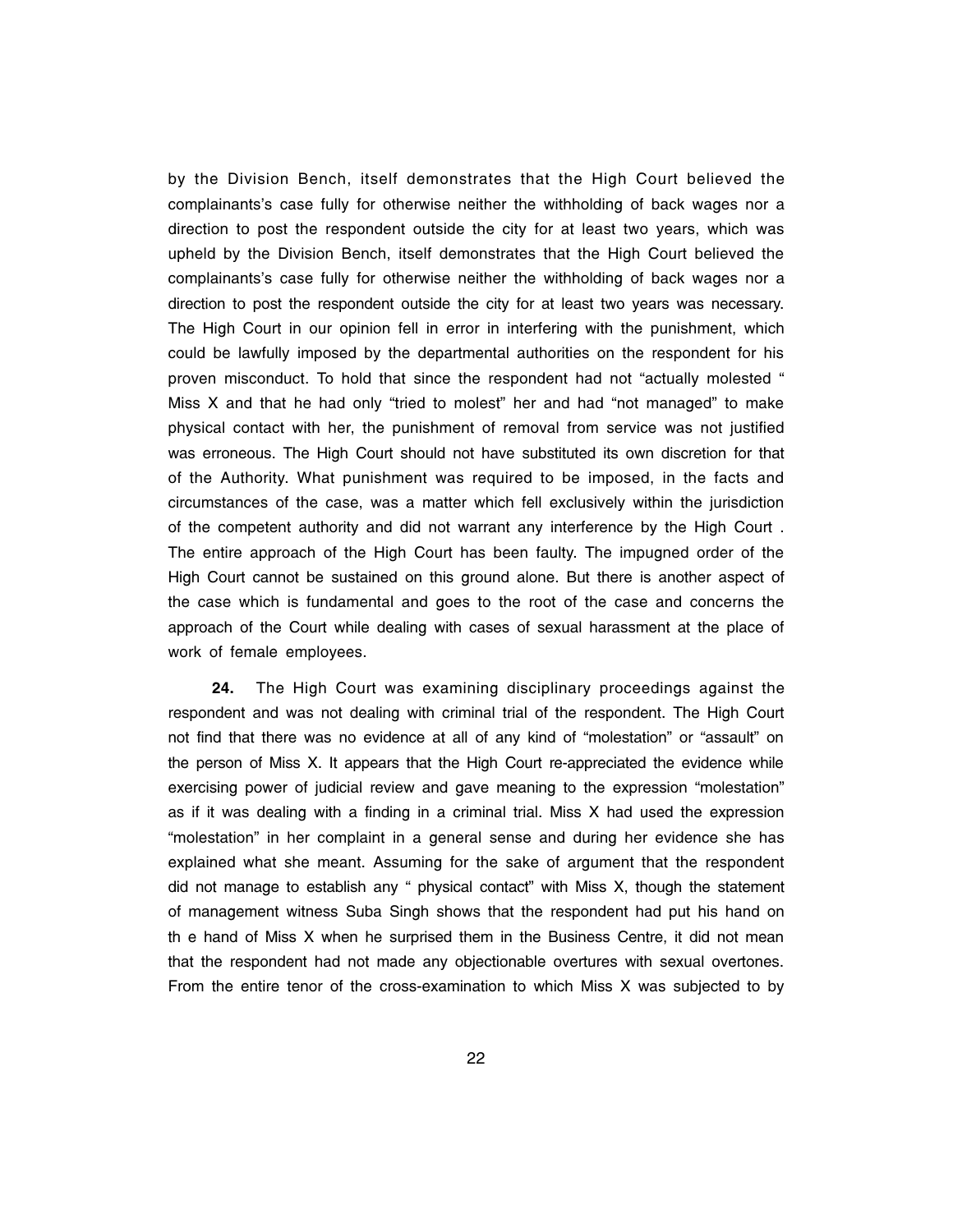the respondent, running in to about 17 typed pages and containing more than one hundred & forty questions and answers in cross-examinations, it appears that the effort of respondent was only to play with the use of the expressions "molestation" and " physical assault" which was relevant. The statement of Miss X before the Enquiry Officer as well as in her complaint unambiguously conveyed in no uncertain terms as to what her complaint was. The entire episode reveals that the respondent had harassed, pestered and subjected Miss X, by a conduct which is against moral sanctions and which did not withstand the test of decency and modesty and which projected unwelcome sexual advances. Such as action on the part of the respondent would be squarely covered by the term "sexual harassment." The following statement made by Miss X at the enquiry:

"When I was there in the Chairman's room I told Mr. Chopra that this was wrong and he should not do such things. He tried to persuade me by talking ............... I tried to type the material but there were so many mistake. He helped me in typing. There he tried to blackmail me ............... He tried to sit with me. In between he tried to touch me ....................... Mr. Chopra again took me to th e Business Centre. Thereafter again he tried. *I told him I will go out if he does like this*. Then he went out. Again he came back. In between he tried."

## (Emphasis supplied)

Unmistakably shows that the conduct of the respondent constituted an act unbecoming of good behaviour, expected from the superior Officer. Repeatedly, did Miss X state before the Enquiry Officer that the respondent tried to sit close to her and touch her and that she reprimanded him by asking that he 'should not do these things. The statement of Miss Rama Kanwar, the management witness to the effect that when on 16th August she saw Miss X and asked her the reason for being upset, Miss X kept on weeping and told her " she could not tell being unmarried, she could not explain what had happened to her ." The material on the record, thus, clearly establishes an unwelcome sexually determined behaviour on the part of the respondent against Miss X which was also an attempt to outrage her modesty. Any action or gesture, whether directly or by implication, aims at or has modesty. Any action or gesture, whether directly or by implication, aims at or has the tendency to outrage the modesty of a female employee, must fall under the general concept of the definition of sexual harassment. The evidence on the record clearly establishes that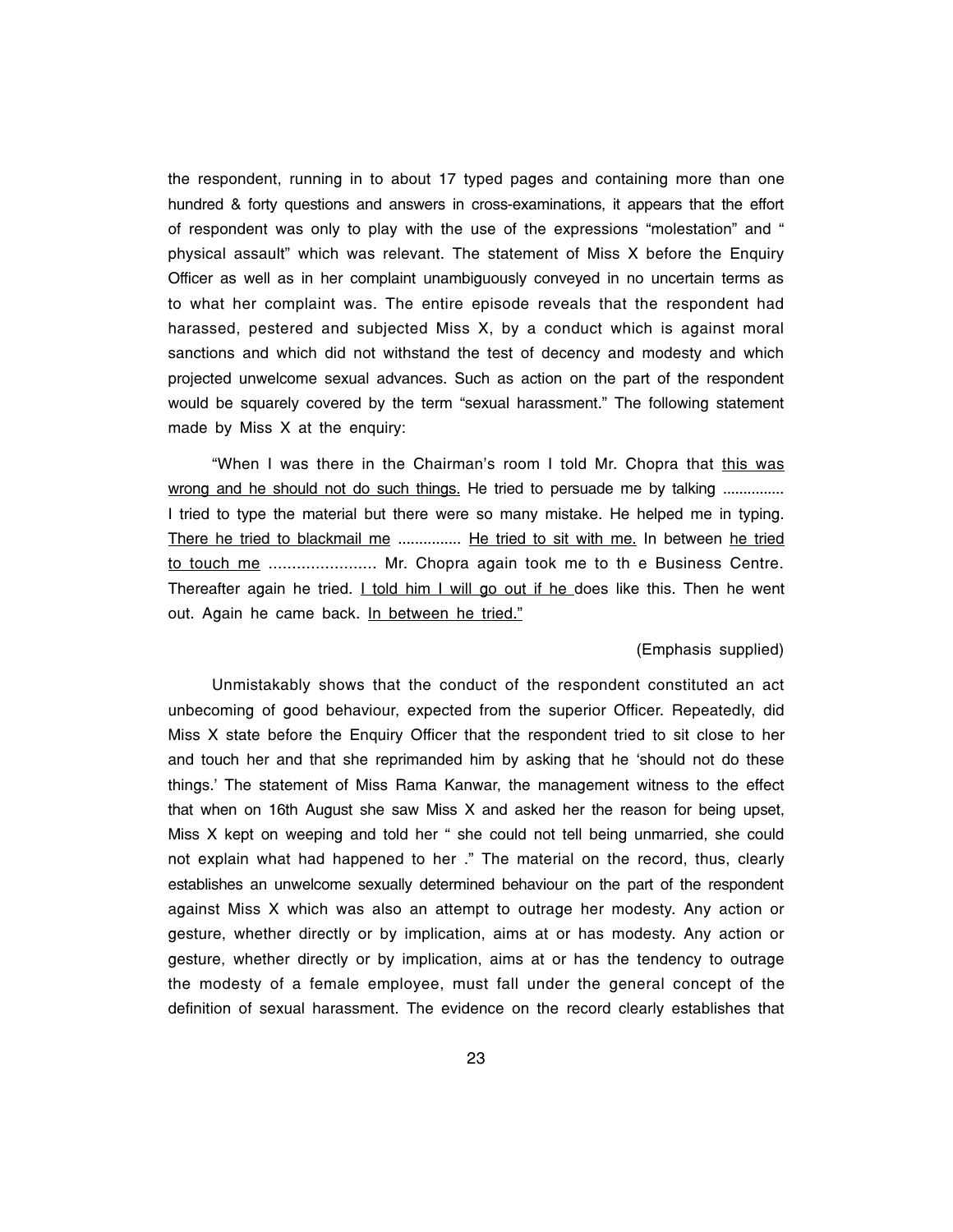the respondent caused sexual harassment to Miss X, taking advantage of his superior position in the Council.

25. Against the growing social menace of sexual harassment of women at the work place, a three Judge Bench of this Court by a rather innovative judicial law making process issued certain guidelines in Vishaka v. State of Rajasthan (1997)6 SCC 241 : (1997 AIR SCW 3043), after taking note of the fact that the present civil and penal laws in the country do not adequately provide for specific protection of woman from sexual harassment at places of work and that enactment of such a legislation would take a considerable time. In Vishaka's case (supra), a definition of sexual harassment was suggested. Verma, J., (as the former Chief Justice then was), speaking for the three-Judge Bench opined:

## 2 Definition:

For this purpose, sexual harassment includes such unwelcome sexually determined behaviour (whether directly or by implication) as :

- (a) physical contact and advances;
- (b) a demand of request for sexual favours;
- (c) sexually coloured remarks;
- (d) showing pornography;

(e) any other unwelcome physical, verbal or non - verbal conduct of sexual nature.

Where any of these acts is committed in circumstance whereunder the victim of such conduct has a reasonable apprehension that in relation to the victim's employment or work whether she is drawing salary, or honorarium or voluntary, Whether in Government, public or private enterprise such conduct can be humilitating and may constitute a health and safety problem. It is discriminatory for instance when the woman has reasonable grounds to believe that her objection would disadvantage her in connection with her employment or work including recruiting or promotion or when it creates a hostile work environment. Adverse consequences might be visited if the victim does not consent to the conduct in question or raises any objection thereto.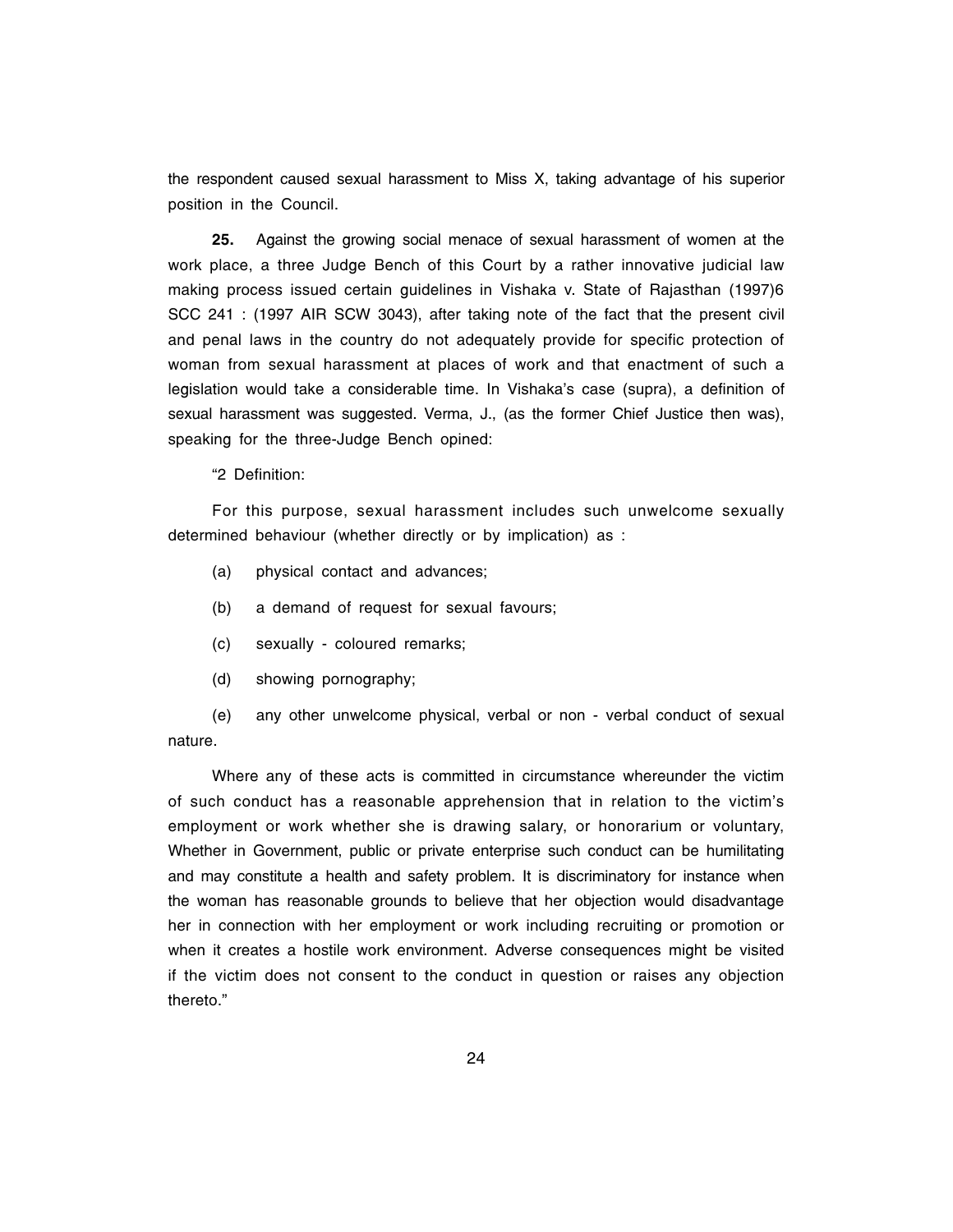26. An analysis of the above definition, shows that sexual harassment is a form of sex discrimination projected through unwelcome sexual advance, request for sexual favours and other verbal or physical conduct with sexual overtones, whether directly or by implication, particularly when submission to or rejection of such a conduct by the female employee and unreasonably interfering with her work performance and had the effect of creating an intimidating or hostile working environment for her.

27. There is no gainsaying that each incident if sexual harassment, at the place of work, result in violation of the fundamental Right to Gender Equality and the Right to Life and Liberty - the two most precious Fundamental Rights guaranteed by the Constitution of India. As early as in 1993 at the ILO Seminar held at Manila, it was recognized that sexual harassment of woman at the work place was a form of 'gender discrimination against woman'. In our opinion, the contents of the fundamental rights guaranteed in our Constitution are of sufficient amplitude to encompass all facets of gender equality, including prevention of sexual harassment and abuse and the Courts are under a constitutional obligation to protect and preserve those fundamental rights. That sexual harassment of a female at the place of work i s incompatible with the dignity and honour of a female and needs to be eliminated and that there can be no compromise with such violations, admits of no debate. The message of international instruments such as the Convention on the Elimination of All Forms of Discrimination Against Women, 1979 ("CEDAW") and the Beijing Declaration which directs all State parties to take appropriate measures to prevent discrimination of all forms against women besides taking steps to protect the honour and dignity of women is loud and clear. The International Covenant on Economic, Social and Cultural Rights contains several provisions particularly important for women. Article 7 recognises her right to fair conditions of work and reflects that women shall not be subjected to sexual harassment at the place of work which may vitiate working environment. These international instruments cast an obligation on the Indian State to gender sensitise its laws and the Courts are under an obligation to see that the message of the international instruments is not allowed to be drowned. This Court has in numerous cases emphasised that while discussing constitutional requirements, Court and counsel must never forget the core principle embodied in the International Conventions and Instruments and as far as possible give effects to the principles contained in those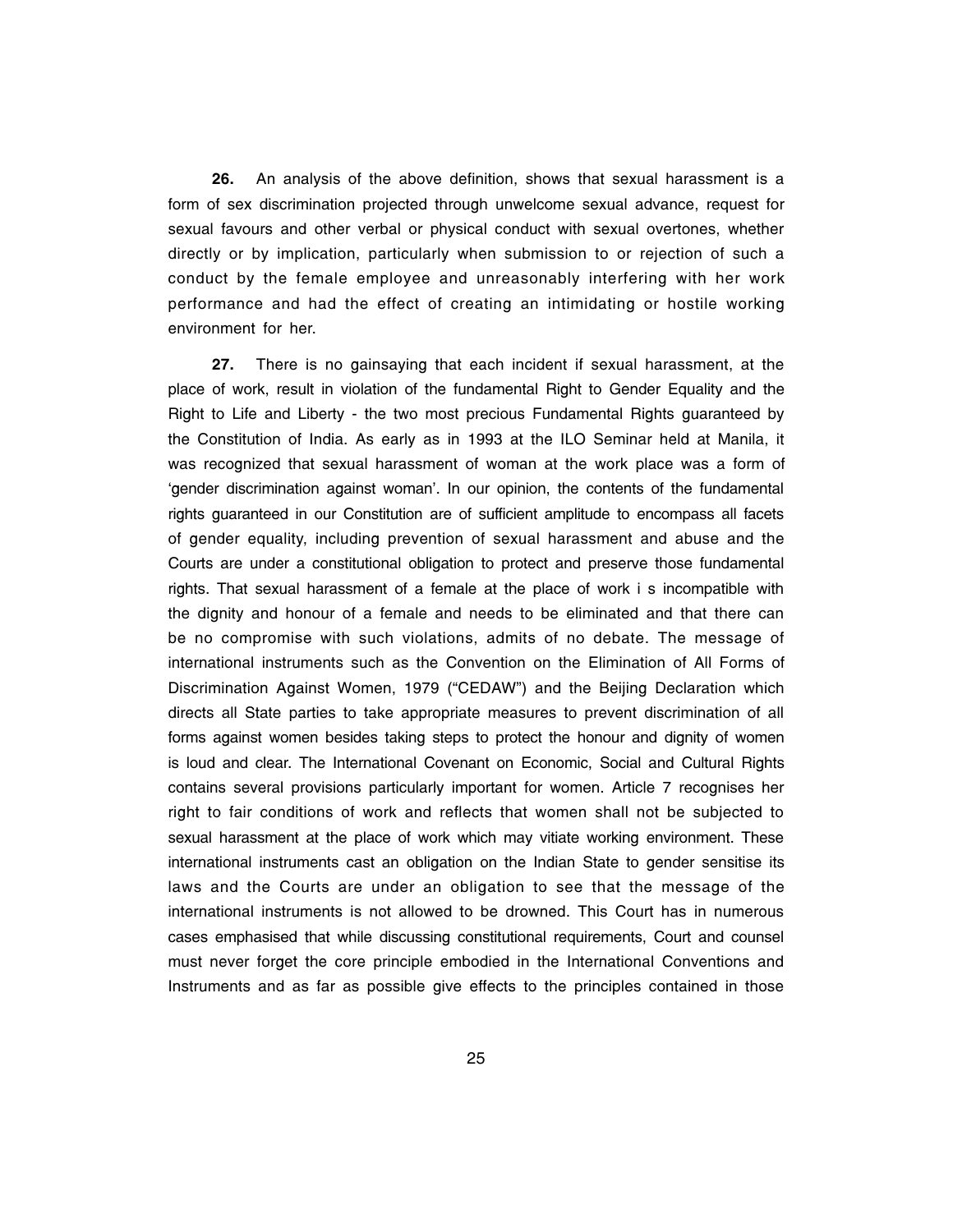international instruments. The Courts are under an obligation to give due regard to International Conventions and Norms for construing domestic laws more so when there is no inconsistency between them and there is a void in domestic law. (See with advantages- Prem Sankar v. Delhi Administration., AIR 1980 SC 1535; Mackninnon Mackenzie and Co. v. Audrey D. Costa, (1987) 2 SCC 469, (1987) 2JT (SC )34: (AIR 1987 SC 1281), Sheela Barse v. Secretary, Children's Aid Society, (1987)3 SCC 50 at P. 54 : (AIR 1987 SC 656 at Pp.658-659), Vishaka v. State of Rajasthan (1997)7 JT(SC)384 : (1997 AIR SCW 3043), Peoples Union, for Civil Liberties v. Union of India, (1997)2 JT (SC) 311 : (1997 AIR SCW 1234) and D. K. Basu v. State of West Bengal, (1997)1 SCC 416 at P. 438 : (1997 AIR SCW 233 at Pp. 248-249)

28. In cases involving violation of human rights, the Courts must for ever remain alive to the international instruments and conventions and apply the same to a given case when there is no inconsistency between the international norms and the domestic law occupying the field. In the instant case, the High Court appears to have totally ignored the intent and content of the international Conventions and Norms while dealing with the case.

29. The observations made by the High Court to the effect that since the respondent did not " actually molest " Miss X but only "tried to molest" her and therefore, his removal from service was not warranted rebel against realism and lose their sanctity and redibility. In the instant case, the behaviour of respondent did not cease to be outrageous for want of an actual assault or touch by the superior officer. In a case involving charge of sexual harassment or attempt to sexually molest, th Courts are required to examine the broader probabilities of a case and not get swayed by insignificant discrepancies or narrow technicalities or dictionary meaning of the expression "molestation." They must examine the entire material to determine the genuineness of the complaint. The statement of the victim must be appreciated in the background of the entire case. Where the evidence of the victim inspires confidence, as is the position in the instant case, the Courts are obliged to rely on it. Such cases are required to be dealt with great sensitivity. Sympathy in such cases in favour of the superior officer wholly misplaced and mercy has no relevance. The High Court overlooked the ground realities and ignored the fact that the conduct of the respondent against the junior female employee, Miss X was wholly against moral sanctions, decency and was offensive to her modesty. Reduction of punishment in a case like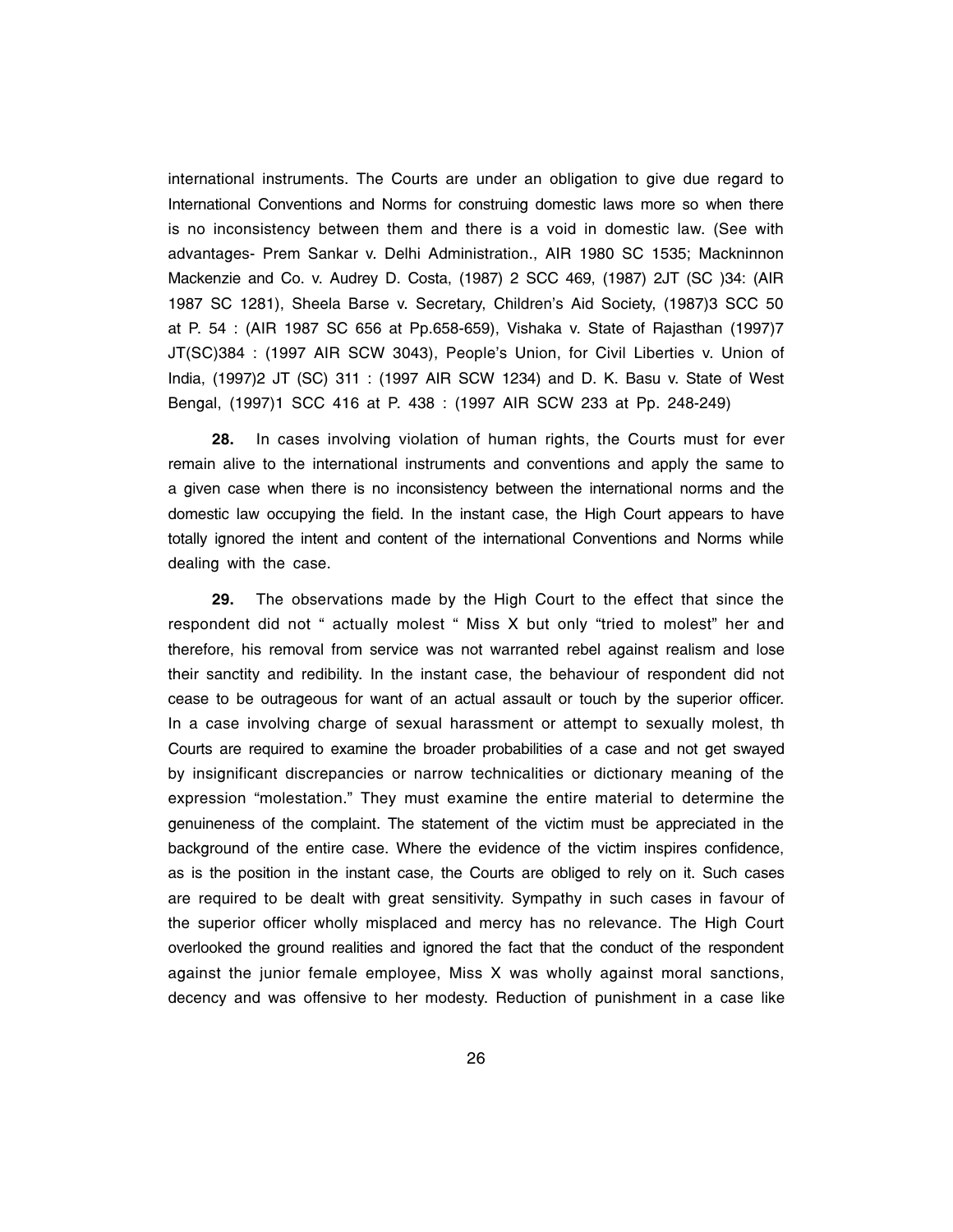is bound to have demoralizing effect on the woman employees and is a retrograde step. There was no justification for th e High Court to interfere with the punishment imposed by the departmental authorities. The act of the respondent was unbecoming of good conduct and behaviour expected from a superior officer and undoubtedly amounted to sexual harassment of Miss X and the punishment imposed by the appellant, was, thus, commensurate with the gravity of his objectionable behaviour and did not warrant any interference by the High Court in exercise of its power of judicial review.

30. At the conclusion of the hearing, learned counsel for the respondent submitted that the respondent was repentant of his actions and that he tenders an unqualified apology and that he was willing to also go and to apologize to Miss X. We are afraid, it is too late in the day to show any sympathy to the respondent in such a case. Any lenient action in such a case is bound to have demoralizing effect on working women. Sympathy in such cases in uncalled for and mercy is misplaced.

31. Thus, for what we have said above the impugned order of the High Court is set aside and the punishment as imposed by the Disciplinary Authority and upheld by the Departmental Appellate Authority of removal of the respondent from service is upheld and restored. The, appeals, thus succeed and are allowed. We, however, make no order as to costs.

Appeals allowed.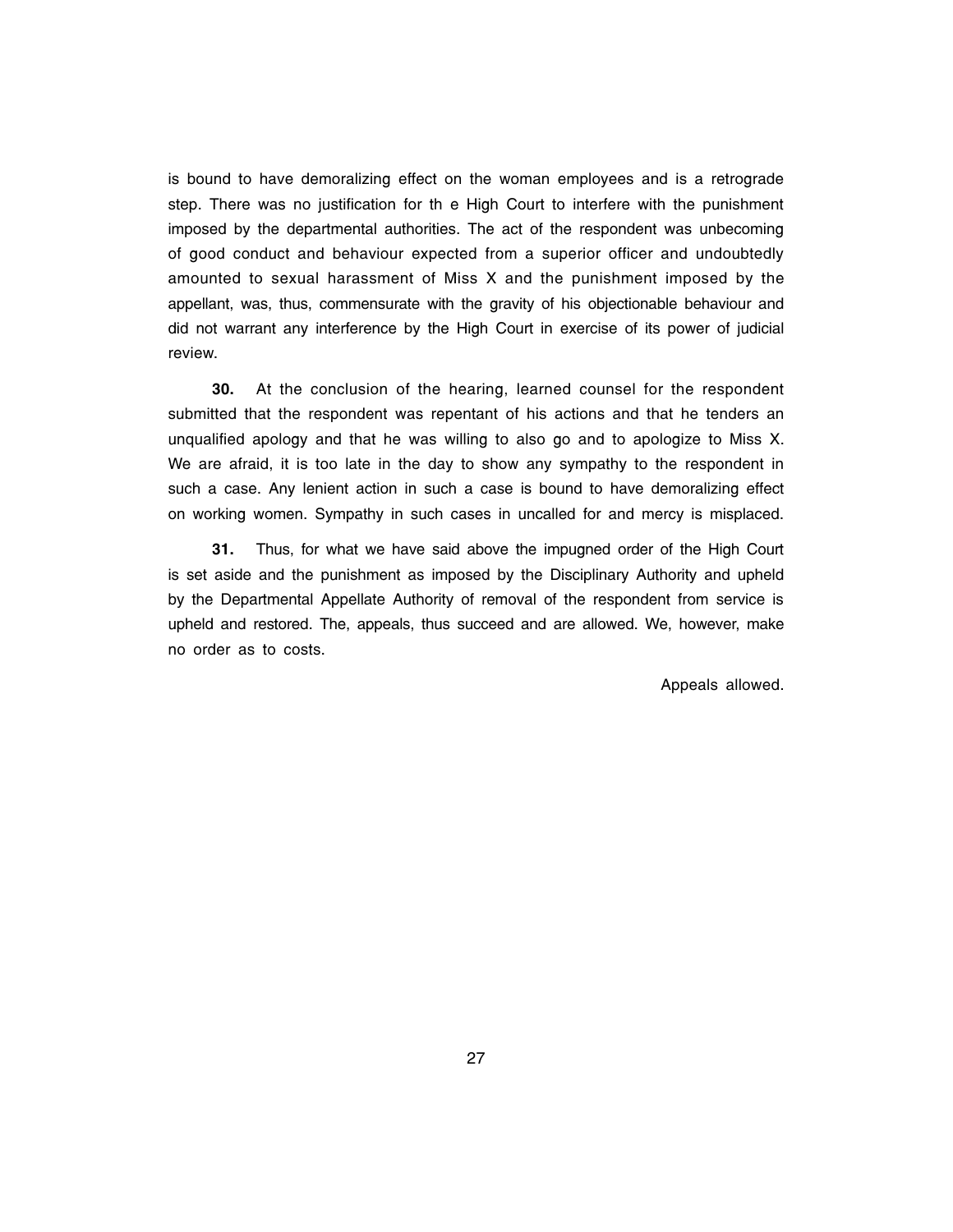# Supreme Court of India Record of Proceedings

Writ Petition (Crl.) No. 173-177/1999

Medha Kotwal Lele & ors. Petitioner(s) **Versus** UOI & Ors. Sanctice Contract Contract Contract Respondent(s)

(with appln(s) for permission and with office report) With T.C. (C) No. 21/2001 (Kerala Sthreevedi & Anr. Vs. State of Kerala & Ors.)

Date : 26. 4. 2004. This Petition was called on for hearing today.

CORAM:

Hon'ble Mr. Justice S. Rajendra Babu Hon'ble Mr. Justice K.G. Balakrishnan Hon'ble Mr. Justice G. P. Mathur

Mr. Soli J. Sorabjee, Attorney General for India & Others

UPON hearing counsel the Court made the following.

# ORDER

Several petitions had been filed before this Court by Women Organisations and on the basis of the note prepared by the Registrar General that in respect of sexual harassment cases the Complaints Committees were not formed in accordance with the guidelines issued by this Court in Vishaka Vs. State of Rajasthan (1997 (6) SCC 241 and that these petitions fell under clause (6) of the PIL Guidelines given by this Court i.e. "Atrocities on Women" and in any event the Guidelines set out in Vishaka were not being followed. Thereupon, this Court treated the petitions as writ petitions filed in public interest.

Notice had been issued to several parties including the Governments concerned and on getting appropriate responses from them and now after hearing learned Attorney General for UOI and learned counsel, we direct as followed: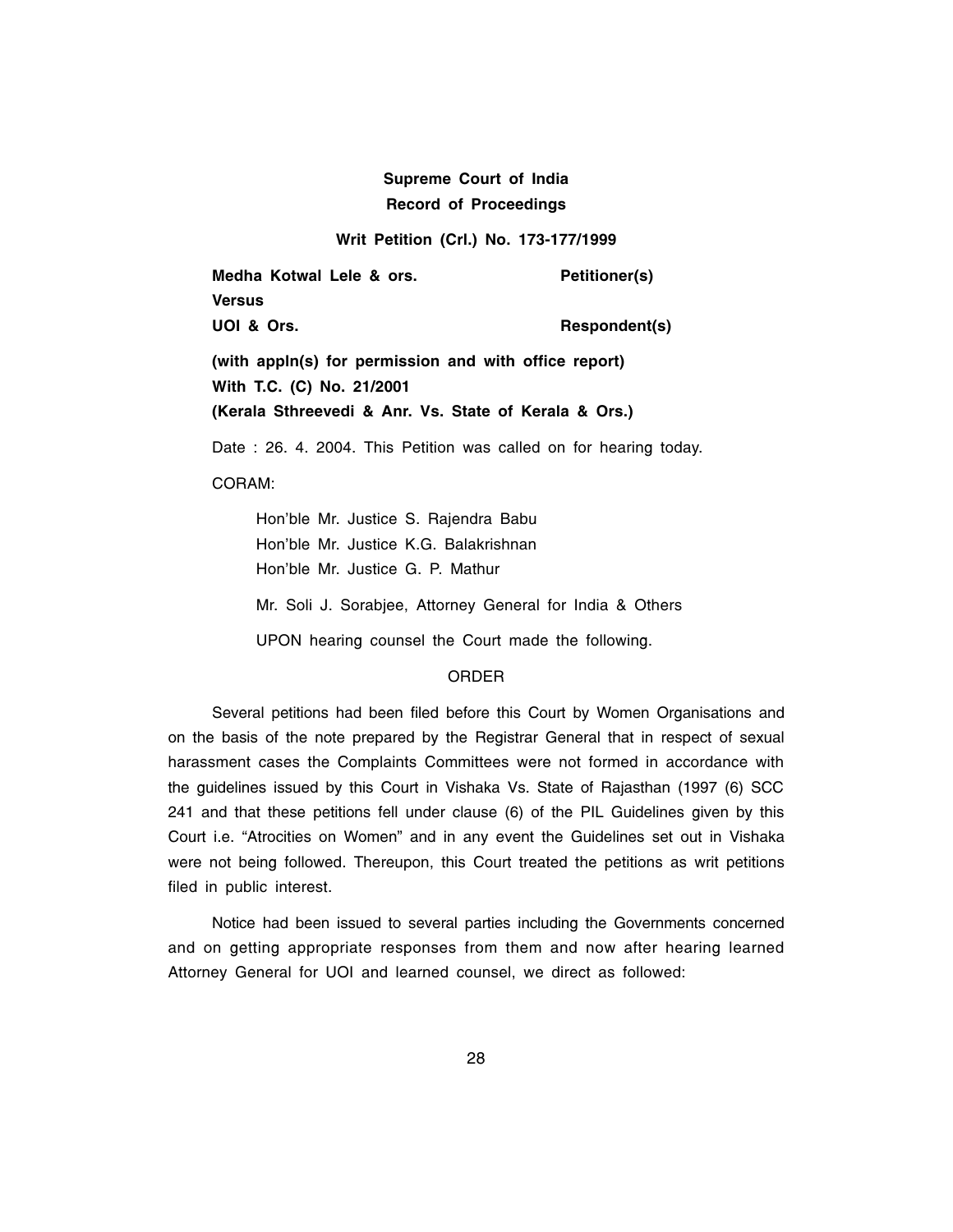Complaints Committee as envisaged by the Supreme Court in its judgement in Vishaka's Case, 1997 (6) SCC 241 at 253, will be deemed to be an inquiry authority for the purposes of Central Civil Services (conduct) Rules, 1964 (hereinafter called CCS Rules) and the report of the complaint Committee shall be deemed to be an inquiry report under the CCS rules. Thereafter the disciplinary authority will act on the report in accordance with the rules.

Similar amendments shall also be carried out in The Industrial Employment (Standing Orders) Rules.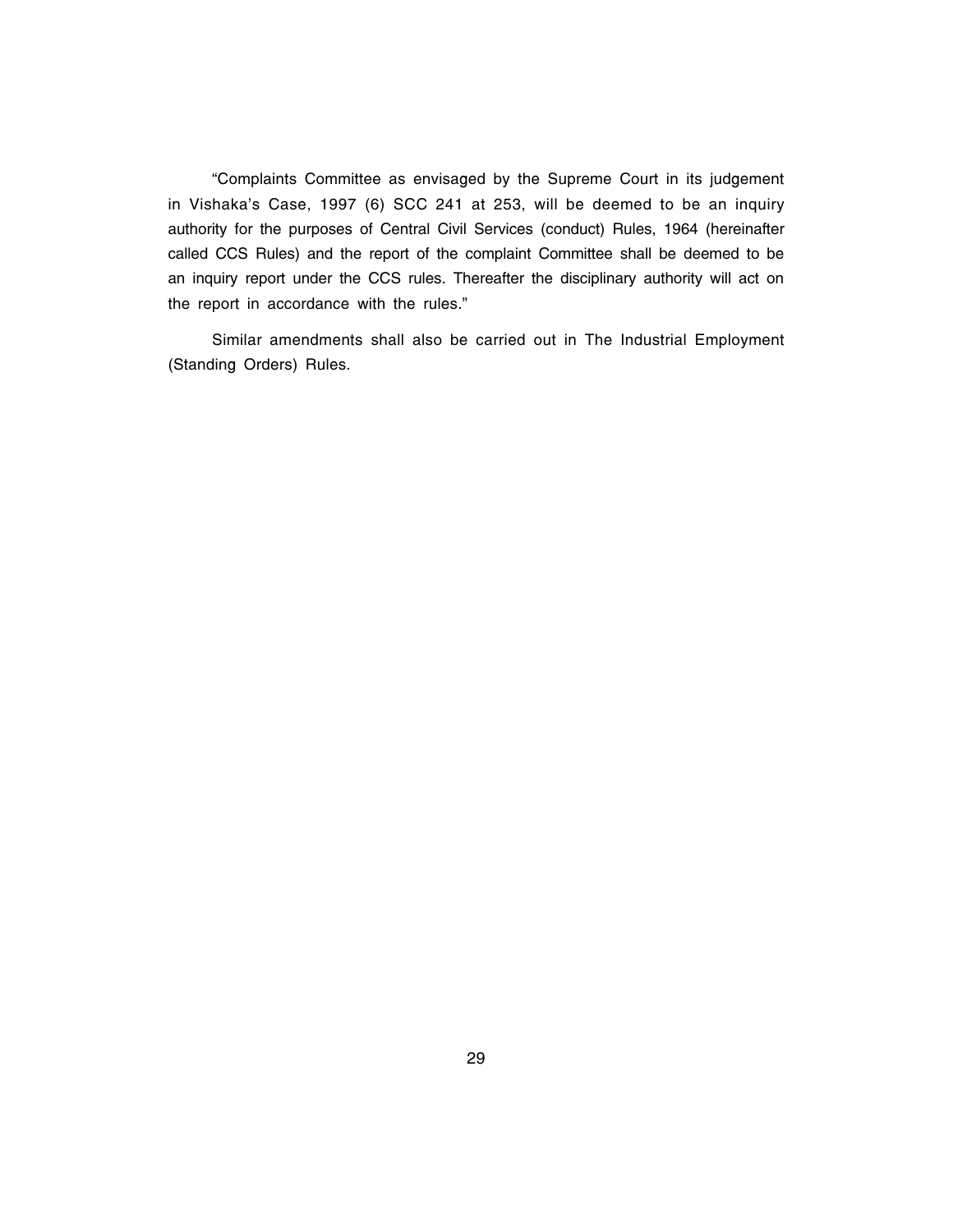# Government of India

Ministry of Personnel, Public Grievances and Pensions (Department of Personnel and Training)

New Delhi, Dated the 1st July, 2004

# **NOTIFICATION**

G.S.R................. In exercise of the powers conferred by the proviso to article 309 and clause (5) of article 148 of the Constitution, and after consultation with the Comptroller and Authority General of India in relation to person serving in the Indian Audit Department the President hereby makes the following rules further to amend the Central Civil Services (Classification, Control and Appeal) Rules, 1965, namely:-

- 1. (1) These rules may be called the Central Civil Services (Classification, Control and Appeal) Amendment Rules, 2004.
	- (2) They shall come into force from the date of their publication in the Official Gazette.
- 2. In the Central Civil Services (Classification, Control and Appeal) Rules, 1965, in rule 14, in sub-rule (2), before the Explanation, the following proviso shall be inserted, namely :

Provided that where there is a complaint of sexual harassment within the meaning of rule 3 C of the Central Civil Service (Conduct) Rules, 1964, the Complaints Committee established in each Ministry or Department or Office for inquiring into such complaints, shall be deemed to be the inquiring authority appointed by the disciplinary authority for the purpose of these rules and the Complaints Committee shall hold, if separate procedure has not been prescribed for the Complaints Committee for holding the inquiry into the complaints of sexual harassment, the inquiry as far as practicable in accordance with the procedure laid down in these rules".

> Sd/- (Smt. Pratibha Mohan) **Director** (F. No. 11012/5/2001 - Estt.(A))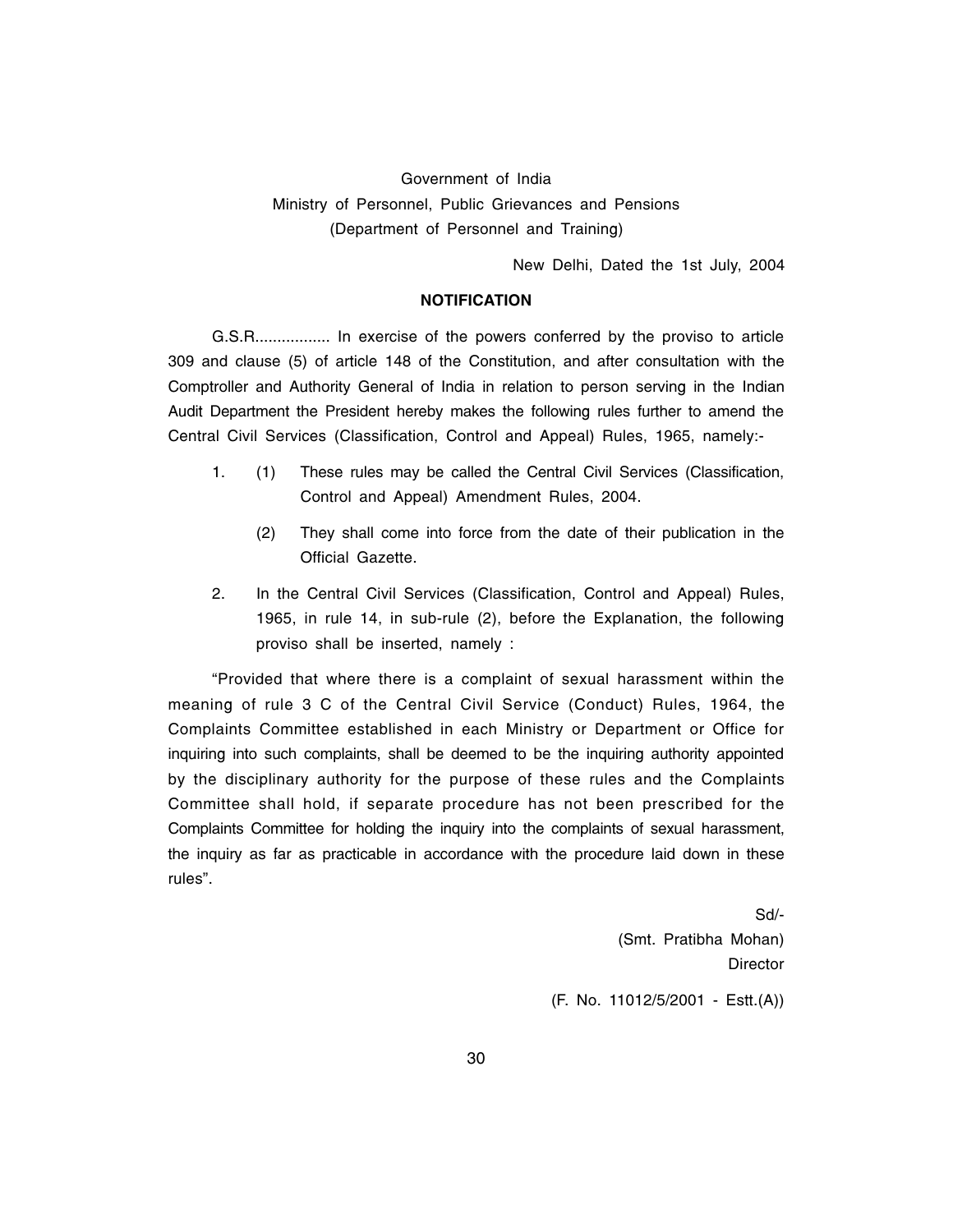# CODE OF CONDUCT FOR WORK PLACE\*

Sexual harassment is a serious criminal offense which can destroy human dignity and freedom. In an effort to promote the well being of all woman employees at the work place the following code of conduct has been prescribed :-

- 1. It shall be duty of the employer to prevent or deter the commission of any act of sexual harassment at the work place.
- 2. Sexual harassment will include such unwelcome sexually determined behaviour by any person either individually or in association with other persons or by any person in authority whether directly or by implication such as :-
	- (i) Eve-teasing
	- (ii) Unsavoury remarks
	- (iii) Jokes causing or likely to cause awkwardness or embarrassment
	- (iv) Innuendos and taunts
	- (v) Gender based insults or sexist remarks
	- (vi) Unwelcome sexual overtone in any manner such as over telephone (obnoxious telephone calls) and the like
	- (vii) Touching or brusing against any part of the body and the like
	- (viii) Displaying pornographic or other offensive or derogatory pictures, cartoons, pamphlets or sayings.
	- (ix) Forcible physical touch or molestation
	- $(x)$  Physical confinement against one's will and any other act likely to violate one privacy

and includes any act or conduct by a person in authority and belonging to one sex which denies or would deny equal opportunity in pursuit of career development or otherwise making the environment at the work place hostile or intimidating to person belonging to the other sex, only on the ground of sex.

<sup>\*</sup> in accordance with the Supreme Court Judgement on " Sexual Harassment of Women at Workplace in Vishaka & other Vs. State of Rajasthan & others (AIR 1997 SC 3011)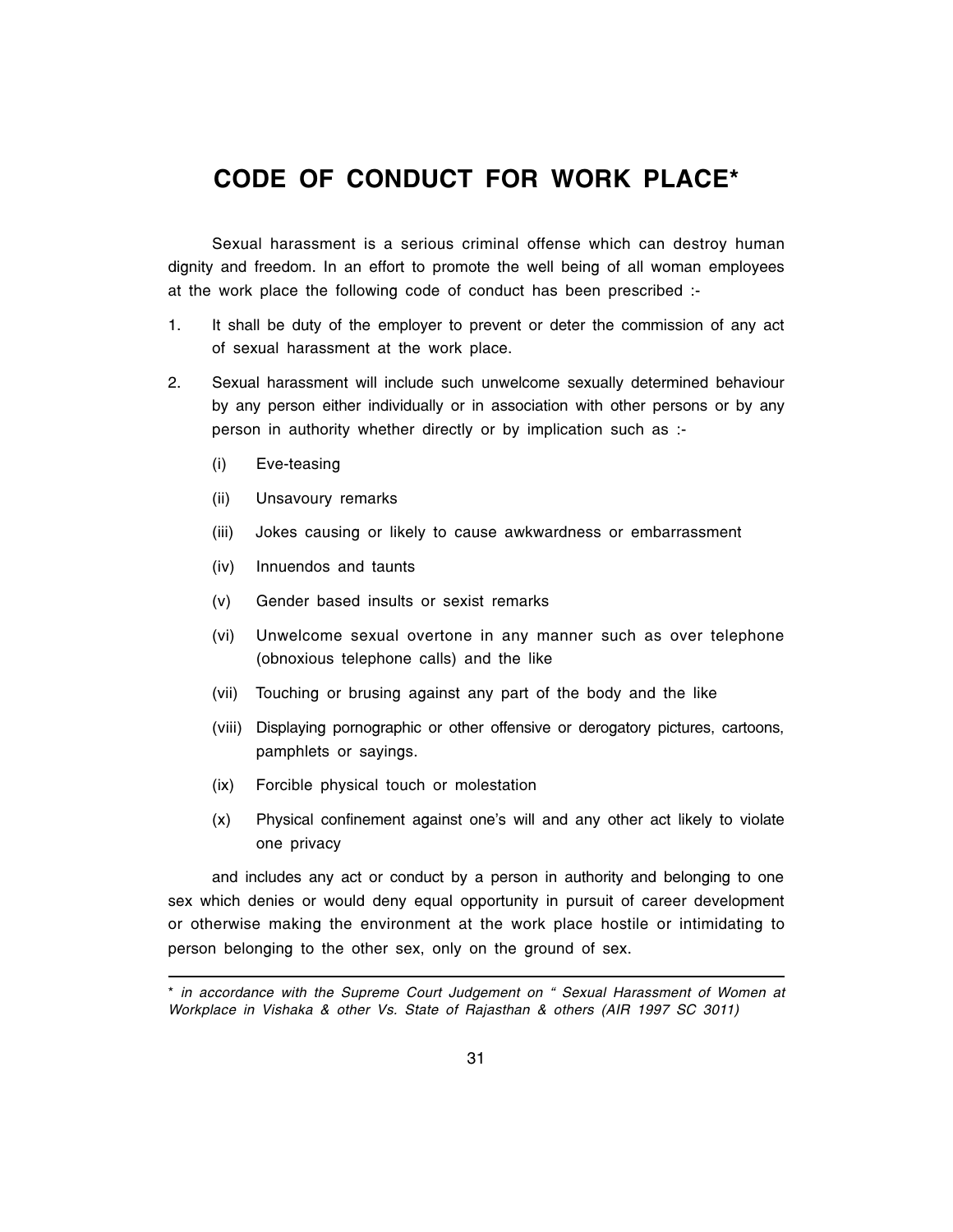Explanation :- Where any comment, act or conduct is committed against any person and such person has a reasonable apprehension that,

- 1. It can be humiliating and may constitute a health and safety problem, or
- 2. It is discriminatory, as for instance, when the woman has reasonable grounds to believe that her objection would disadvantage her in connection with her employment or study, including or promotion or advancement or when it creates a hostile environment, or
- 3. It would result in adverse consequences if she does not consent to the conduct or raises any objection, it shall be deemed to be sexual harassment.

#### 3. Eve-Teasing :-

Eve-teasing will include any person willfully and indecently exposing his person in such a manner as to be seen by other employees or use indecent language or behave indecently or in a disorderly manner in the work place. It will also include any word, gesture or act intended to insult the modesty of a woman by making any sound or gesture or exhibit any object intending that such word or sound shall be heard or that such gesture or object shall be seen by such women or intrudes upon the privacy of a woman employee.

- 4. Sexual harassment of an employee means use of authority by any person in charge of the management or any person employed by it to exploit the sexuality or sexual identity of a subordinate employee to harass her in a manner which prevents or impairs the employee's full utilisation of employment benefits or opportunities . It also includes behaviour that covertly or overtly uses the power inherent in the status of the employer or the head of the institution or management to affect negatively an employee's work experience or career opportunities and/or to threaten, coerce or intimidate an employee to accept sexual advances or making employment decision affecting the individual or create an intimidating, hostile or offensive working environment.
- 5. It shall be the duty of the employer to prevent or deter the committing of any act of sexual harassment at the work place.
- 6. All employers should take appropriate steps to prevent sexual harassment of any nature. Express prohibition of sexual harassment should be notified at the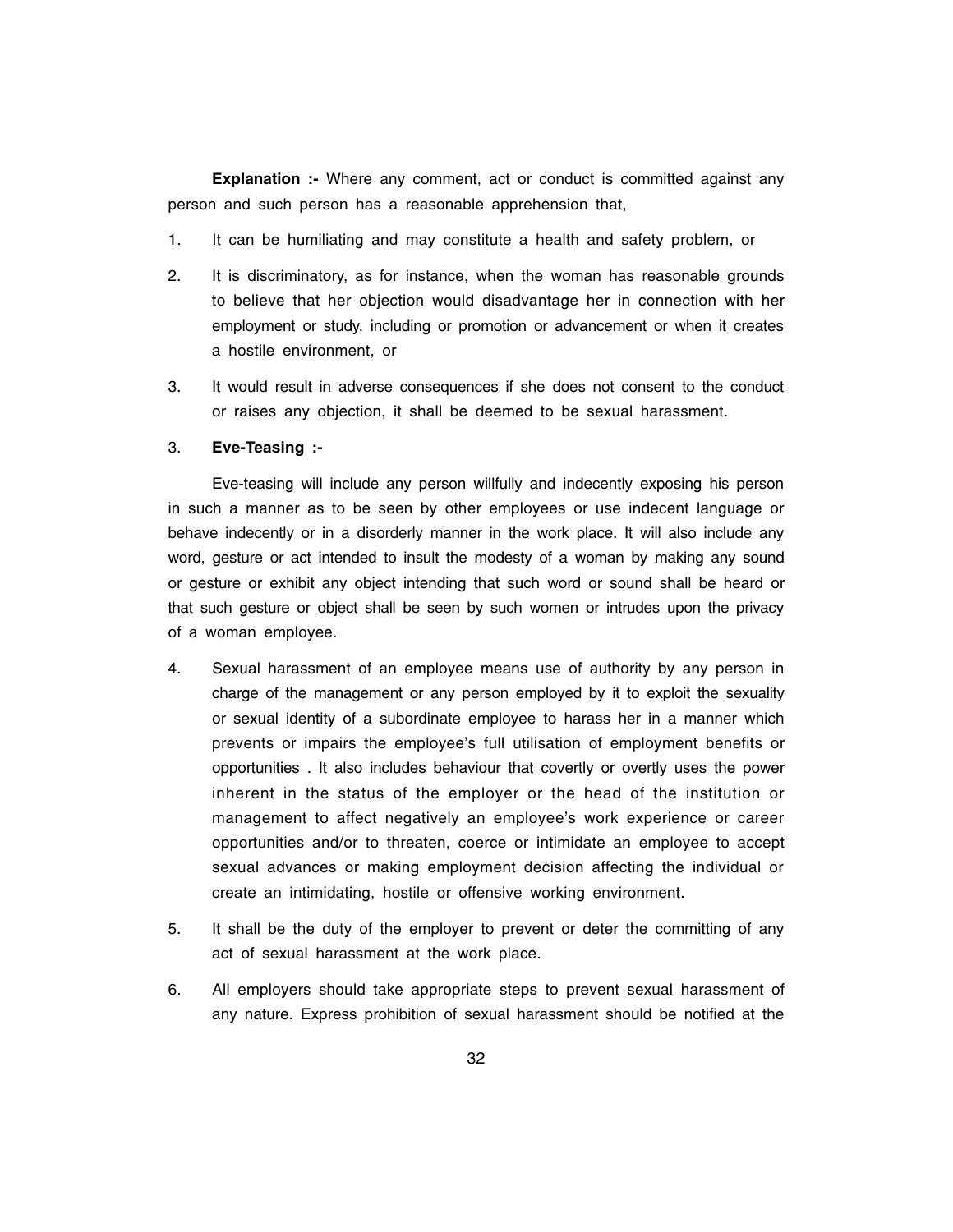work place and also published for the general information of the employees and evaluated in an appropriate manner periodically.

- 7. Appropriate working conditions should be provided in respect of work, leisure, health and hygiene to ensure that there is no hostile environment towards women at the work place and no woman employee should have reasonable grounds to believe that she is disadvantaged in connection with her employment in that organisation.
- 8. Women employees should not be treated as sex objects.
- 9. No male employee shall outrage or insult the modesty of a female employe at the work place.
- 10. No male employee shall make any type of sexual advances to woman colleagues or woman subordinates.
- 11. The head of the organisation shall constitute a Complaints Committee as specified in the Judgement of the Supreme Court, i.e., the Committee should be headed by a woman and not less than half of its members should be women. Further to prevent the possibility of any undue pressure or influence from senior levels such Complaints Committee should involve a third party either a non-government organisation or other body who is familiar with the issue of sexual harassment.

# 12. Conducting enquiry by the Complaints Committee :-

- (i) Any person aggrieved shall prefer a complaint before the Complaints Committee at the earliest point of time and in any case within 15 days from the date of occurrence of the alleged incident.
- (ii) The complaint shall contain all the material and relevant details concerning the alleged sexual harassment including the names of the contravenor and the complaint shall be addressed to the Complaints Committee.
- (iii) If the complaint feels that she cannot disclose her identity for any particular reason the complainant shall address the complaint to the head of the organisation and hand over the same in person or in a sealed cover. Upon receipt of such complaint the head of the organisation shall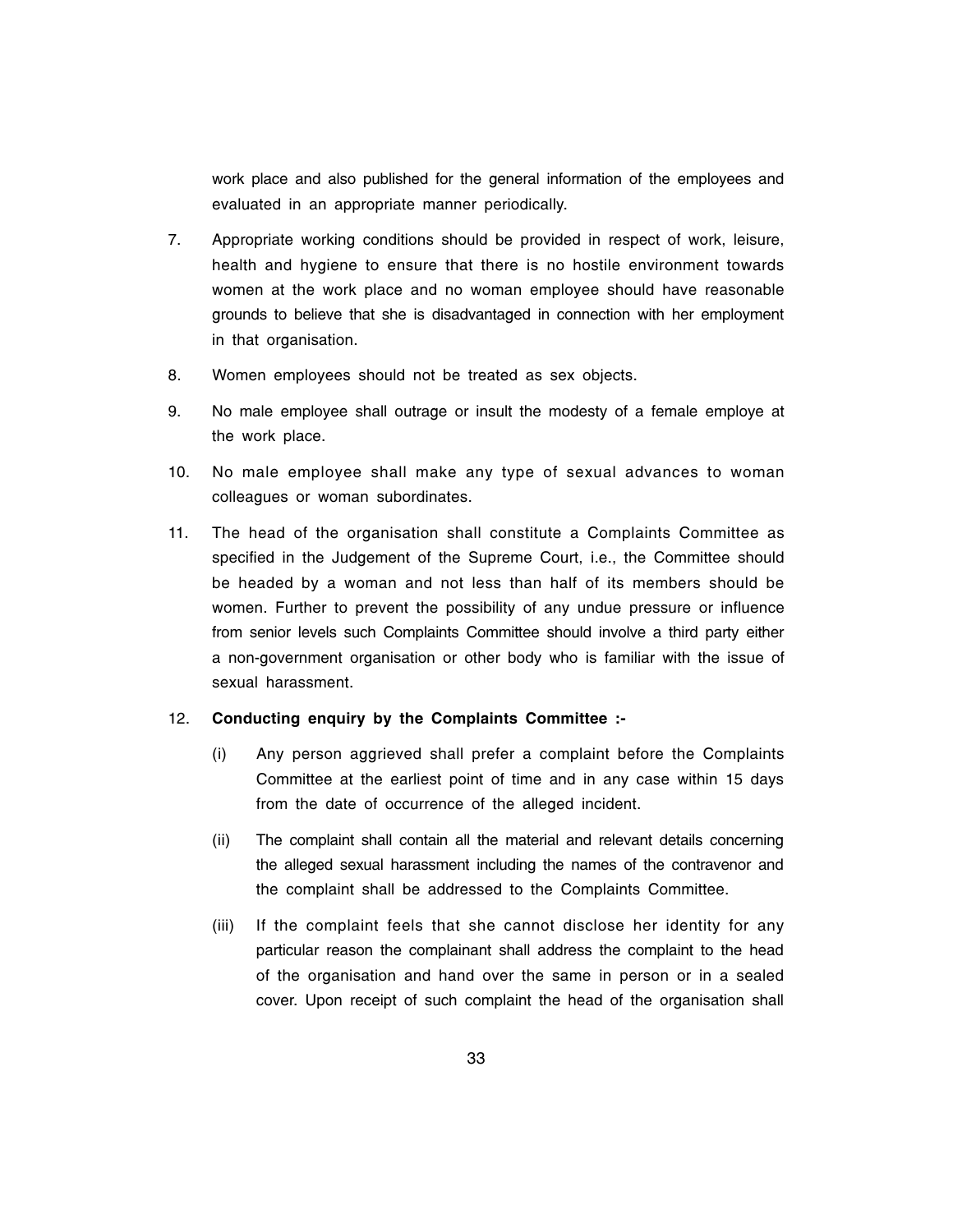retain the original complaint with himself and send to the Complains Committee a gist of the complaint containing all material and relevant details other than the name of the complaint and other details which might disclose the identity of the complainant.

- 13. The Complaints Committee shall take immediate necessary action to cause an enquiry to be made discreetly or hold an enquiry, if necessary.
- 14. The Complaints Committee shall after examination of the complaint submit its recommendations to the head of the organisation recommending the penalty to be imposed.
- 15. The head of the organisation, upon receipt of the report from the Complaints Committee shall after giving an opportunity of being heard to the person complained against submit the case with the Committee's recommendations to the management.
- 16. The Management of the Organisation shall confirm with or without modification the penalty recommended after duly following the prescribed procedure.

## 17. Disciplinary Action :

Where the conduct of an employee amounts to misconduct in employment as defined in the relevant service rules the employer should initiate appropriate disciplinary action in accordance with the relevant rules.

# 18. Worker's Initiative :

Employees should be allowed to raise issues of sexual harassment at worker's meeting and in other appropriate fora and it should be affirmatively discussed in periodical employer-employee meetings.

#### 19. Third Party harassment :

Where sexual harassment occurs as a result of an act or omission by any third party or outsider the employer and the persons incharge shall take all steps necessary and reasonable to assist the affected person in terms of support and preventive action.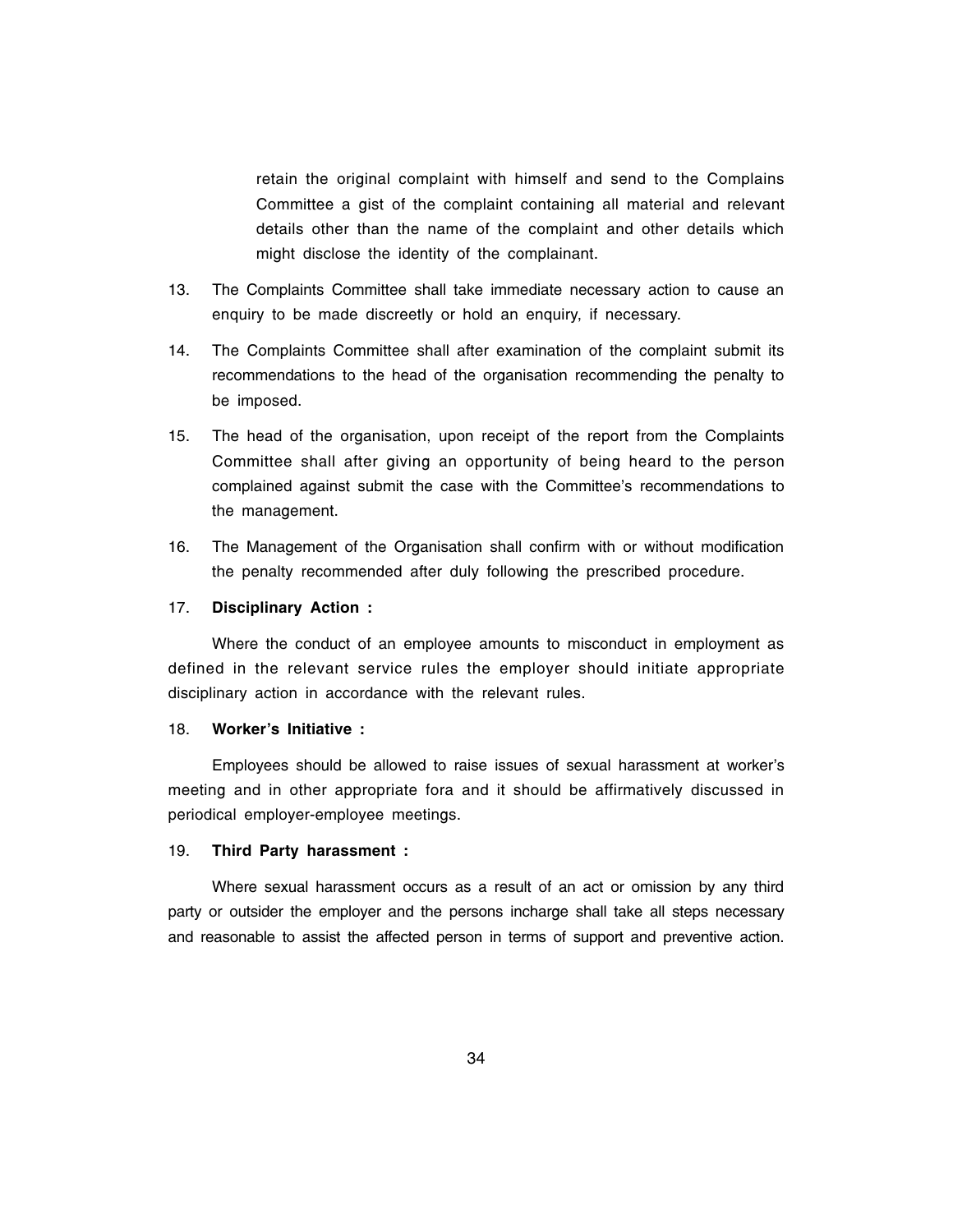# 20. Annual Report :

The Complaints Committee shall prepare an Annual Report giving a full account of its activities during the previous year and forward a copy thereof to the Head of the Organisation concerned who shall forward the same to the government department concerned with its comments.

# Savings :-

Nothing contained in this code shall prejudice any right available to the employee or prevent any person from seeking any legal remedy under the National Commission for Women Act 1990, Protection of Human Rights Commission Act 1993 or under any other law for the time being in force.

Where such conduct amounts to a specific offence under the Indian Penal Code or under any other law, the employer shall initiate appropriate action in accordance with law by making a complaint with the appropriate authority.

In particular, it should ensure that victims or witnesses are not victimized or discriminated against while dealing with complaints of sexual harassment. The victims of sexual harassment should have the option to seek transfer of the perpetrator or their own transfer.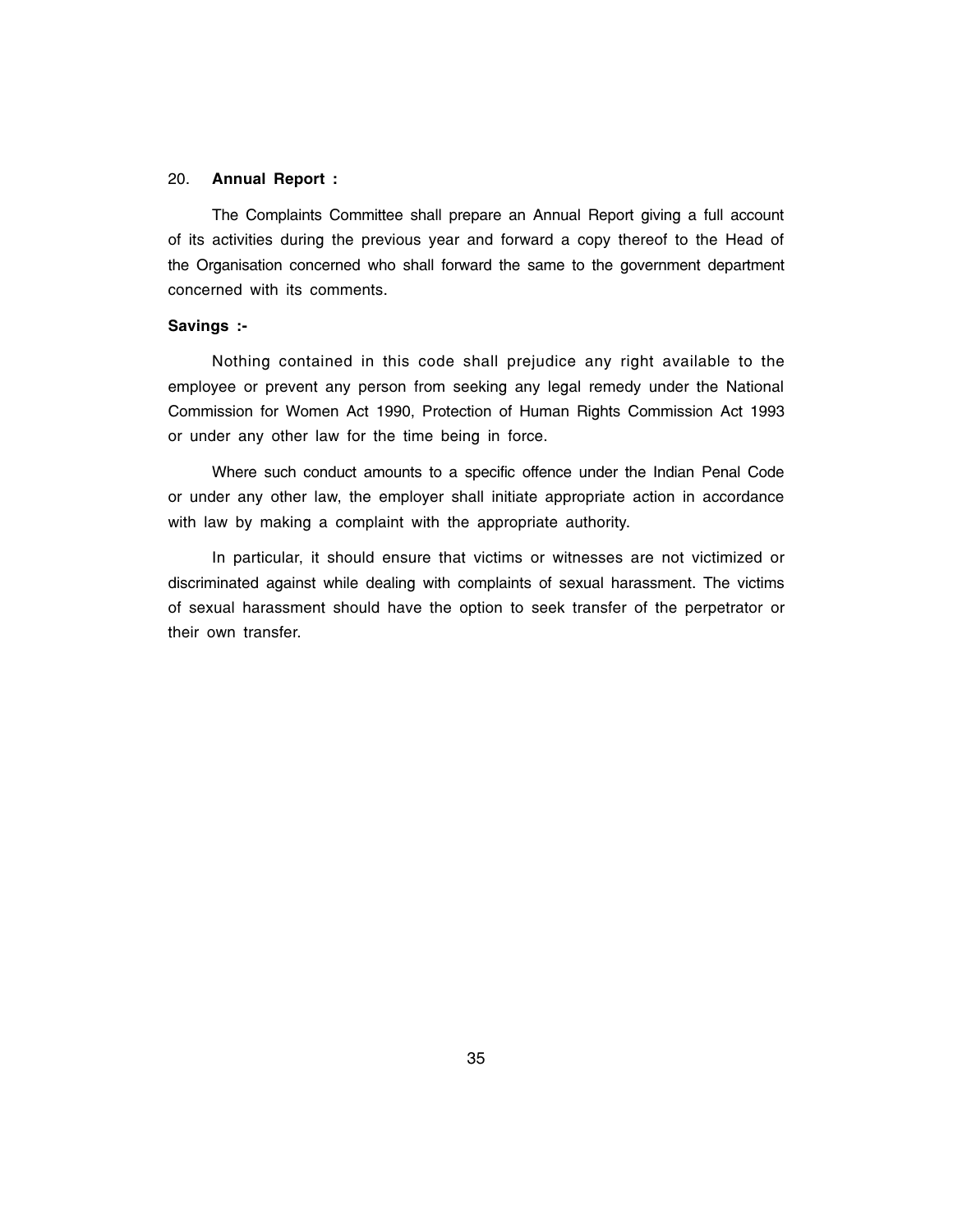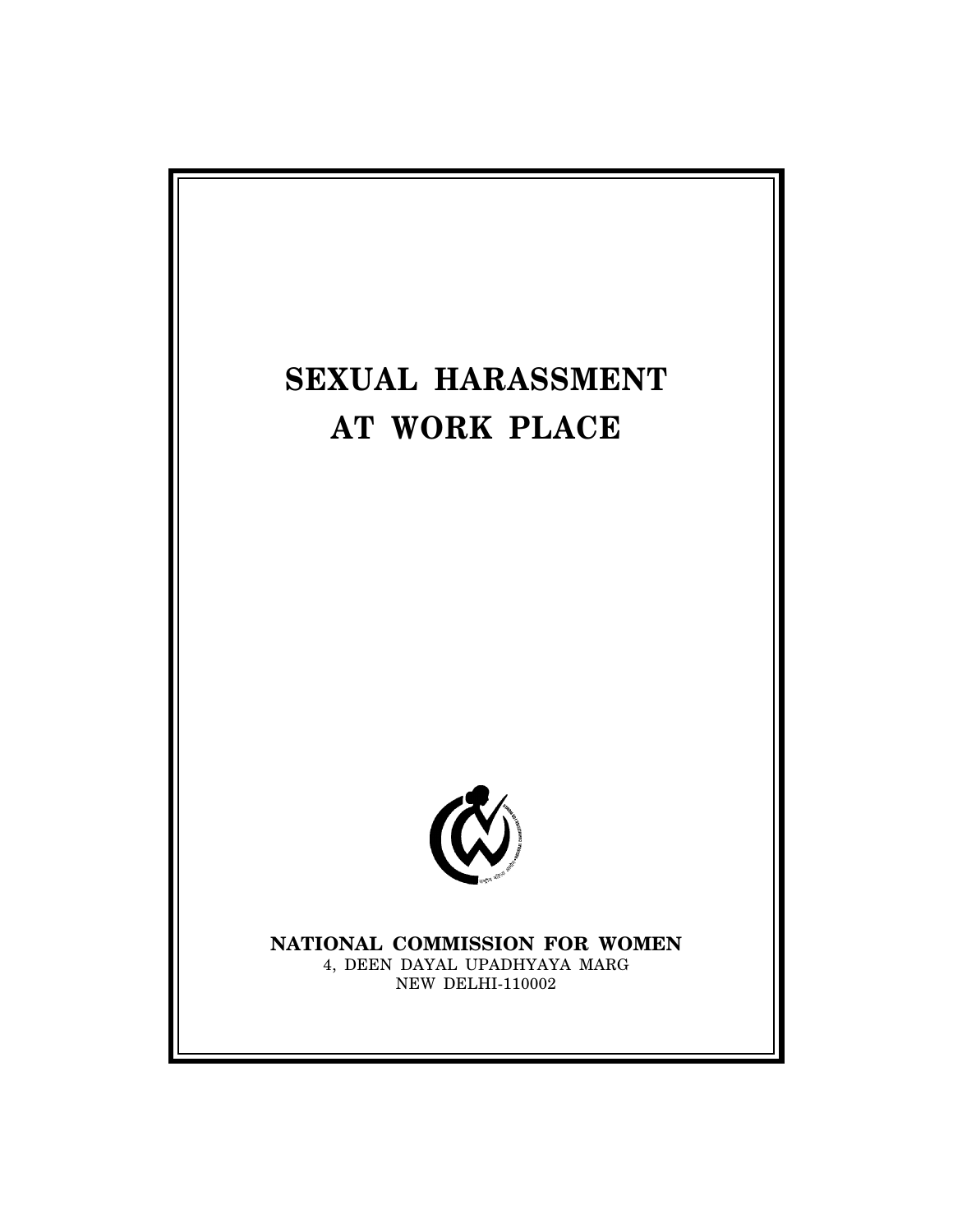# INDEX

| 1 <sub>1</sub> | Foreword                                                                                                                                | (i)       |
|----------------|-----------------------------------------------------------------------------------------------------------------------------------------|-----------|
| 2.             | Vishakha & Others Vs. State of Rajasthan & others                                                                                       | $1 - 11$  |
| 3.             | Apparel Expert Promotion Council Vs. A.K. Chopra                                                                                        | $12 - 27$ |
| 4.             | Medha Kotwal Lele & others Vs. Union of India                                                                                           | 28        |
| 5.             | Deptt. of Personnel & Training<br>Notification dated 1.7. 2004 on Central Civil Services<br>(Classification, Central and Appeal) Rules. | 30        |
| 6.             | Code of Conduct for Work Place by NCW                                                                                                   | 31-35     |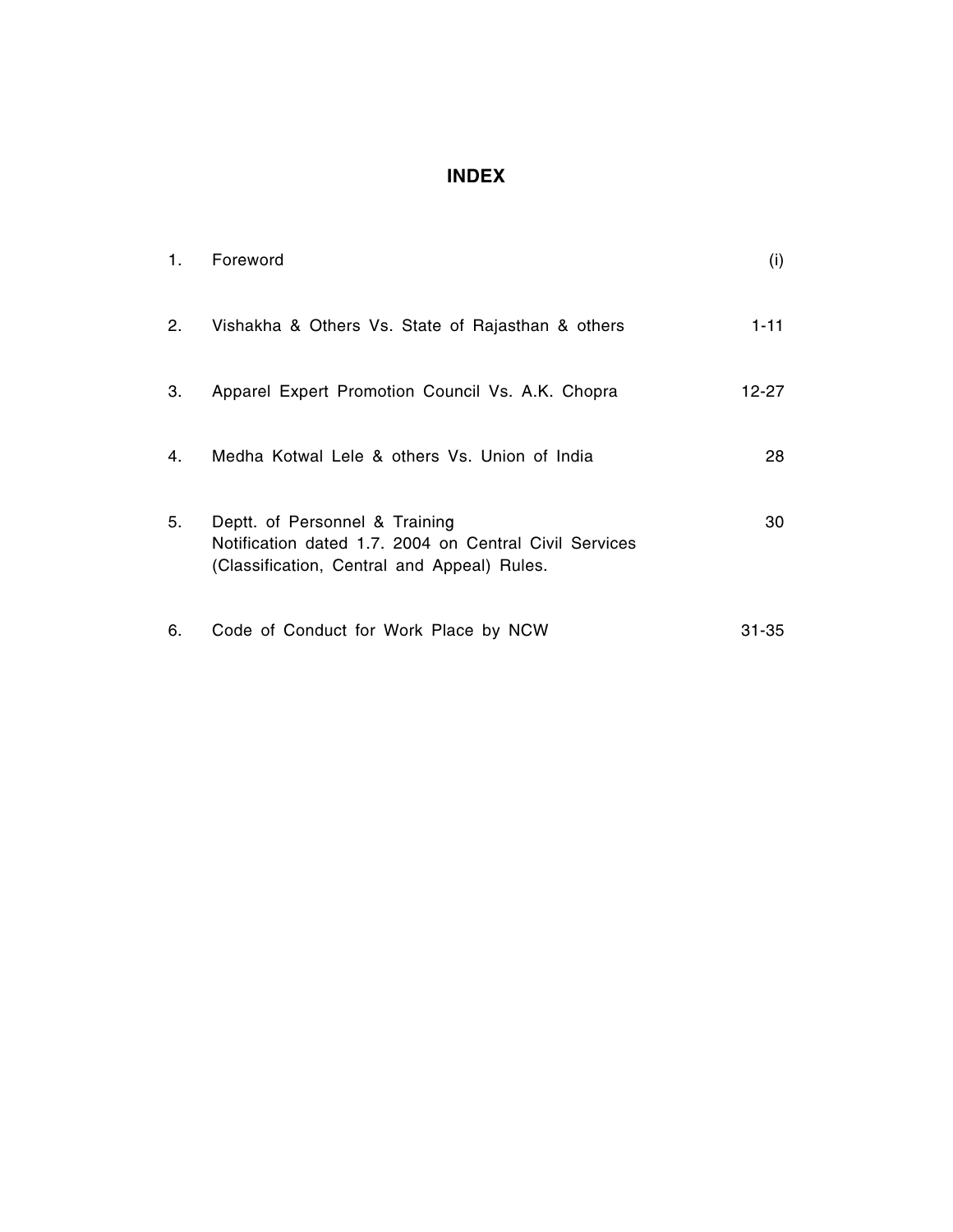# FOREWORD

The Supreme Court of India in their judgement in August, 1997, in the case of Vishaka and others Vs. State of Rajasthan and others, recognizing the International Conventions and Norms, interpreted gender equality of women, in relation to work and held that sexual harassment of women at the workplace, which is against their dignity, is violative of Article 14, 15 (1) and 21 of the Constitution of India. It is also the violation of the fundamental rights under Article 19 (1) (g) 'to practice any profession or to carry out any occupation, trade or business.

2. The National Commission for women (NCW) , which is a statutory and autonomous body constituted by the Government of India "to secure justice for women, safeguard their rights and promote women's empowerment', has taken up sexual harassment of women at work place as one of the focal issues in the realm of promotion of gender equality and women's empowerment . Accordingly, in the year 1996 the Commission took up 'sexual harassment of women at the work place' as one of its focal issues. This was pursued with the various Central Ministries/Departments. In an effort to promote the well being of all women employees at the work place, the NCW in 1998, formulated a Code of Conduct for work Place putting down the Supreme Court Guidelines, in simple language and in accordance with the directives given by the Supreme Court and circulated it widely amongst all the Central Ministries and Government Departments. The Commission also circulated the Code to all State Commissions for women, NGOs and apex bodies of the Corporate Sector (CII, FICCI, ASSOCHAM etc.,) and to the Media.

3. The Supreme Court has also ordered that as a part of the complaint mechanism, a Complaint Committee with a third party representation therein, should be constituted in each organization viz Government Departments and Non-governmental Organizations for investigating charges of sexual harassment to deal effectively with the complaints of sexual harassment at workplaces. Such Committees should have not less than half of the members as women and a women to head it. The complaint Committee must make an Annual Report to the Government department concerned, of the complaints and Action Taken by